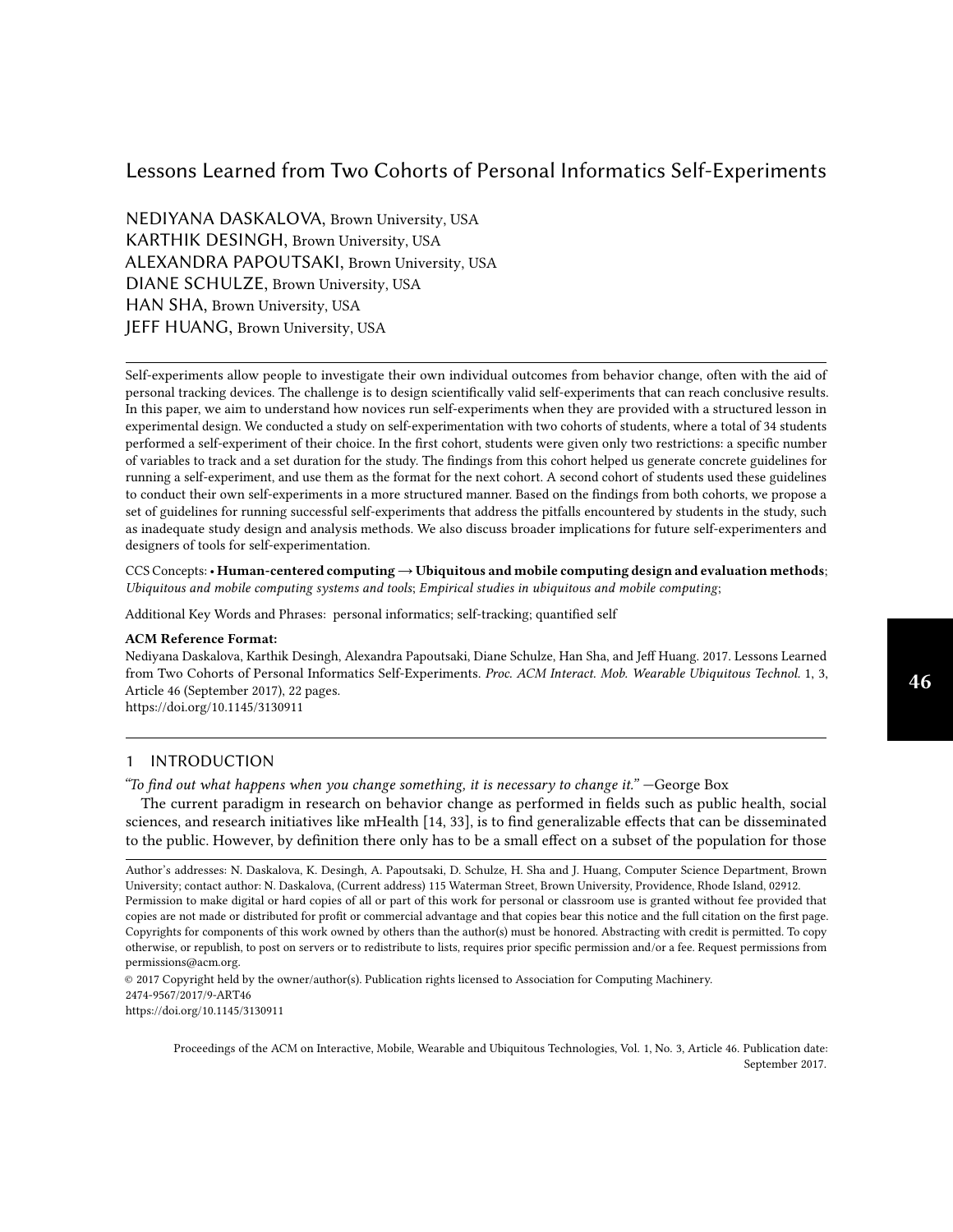#### 46:2 • N. Daskalova et al.

studies to claim a positive result. For example, a general sleep hygiene recommendation to "go to bed earlier" may improve the average productivity across a large study population, but may be detrimental to those with eveningness chronotype [\[21\]](#page-20-1). In contrast, when users empower themselves through quantifying aspects of their lives and running their own experiments, they are in essence doing single-subject science. Therefore, a personalized approach to experimentation is more relevant. The goal of personal informatics is not to discover knowledge about a broad population, but to help people learn about what affects them, specifically for the parts of their lives that matter to them the most.

Personal informatics incorporates the collection, analysis, and reflection on various facets of personal data and experiences, primarily with the aid of technology. Recent research has shed light on the different directions of self-tracking: it has identified how people perform self-tracking, what reasons motivate them to do so, and what data they track most commonly [\[7,](#page-20-2) [31\]](#page-21-2). The findings from these investigations have shown that people generally perform descriptive analyses and that tracking one's own behavior is a beneficial process. People perform self-tracking for various reasons, including to be mindful of their behavior or to improve their lives by solving a current problem they are experiencing. Although self-tracking has other benefits and can reveal interesting insights or correlations, we focus on determining a causal relationship, which requires a different approach: self-experimentation. Our findings are aimed at empowering people to run effective self-experiments.

Beyond passive monitoring, the next step towards better understanding one's self is to perform self-experiments: to create and test hypotheses on the effect of small behavior changes [\[15\]](#page-20-3). In self-experiments, people can be motivated to find a behavior change that would alleviate a given problem that they are encountering. However, many individuals who perform self-tracking do not have the capability to conduct analyses or run rigorous experiments, and may create "under-specified goals that were [are] not actionable" [\[30\]](#page-21-3). In this paper we seek to answer: (1) what lessons for future self-experiments can we extract from observing novices run self-experiments, and (2) how do guidelines on self-experiment design affect the way people run self-experiments and analyze their data?

We present the findings on self-experimentation from of two cohorts of participants (a total of 34 students in a Human-Computer Interaction seminar) performed an experiment of their choice on themselves as part of a class assignment. The students designed hypotheses, tracked the appropriate variables, and submitted reports comprising their procedures, a day-by-day journal, visualizations, and analyses. The first cohort was given minimal guidance, and the lessons we learned from how they conducted their self-experiments informed a structured set of self-experiment guidelines. In order to evaluate their effectiveness, we then asked the second cohort of participants to follow these guidelines. Finally, we further iterated on the guidelines based on what we learned from the second cohort's self-experiments.

There are two main contributions of this work: (1) a series of lessons about self-experimentation from an exploratory study with two cohorts performed in a classroom setting, and (2) a proposed set of guidelines which aims to help non-scientists run N-of-1 style self-experiments and discover positive effects of behavior change. This is the first systematic analysis of multiple self-experiments conducted in a structured and guided environment where participants are given the freedom to choose their experiment. We combine the findings from both cohorts to present these guidelines, which can help both future self-experimenters and designers of self-experimentation tools, as one way of conducting an iterative self-experiment.

## 2 RELATED WORK

#### 2.1 Self-Experimentation

Self-experimentation is a type of scientific experiment in which the experimenter herself is the only subject involved [\[41\]](#page-21-4). Sanctorius of Padua is one of the earliest documented examples of this type of research. In the early 17th century, Sanctorius weighed himself daily over a period of thirty years along with his food, liquid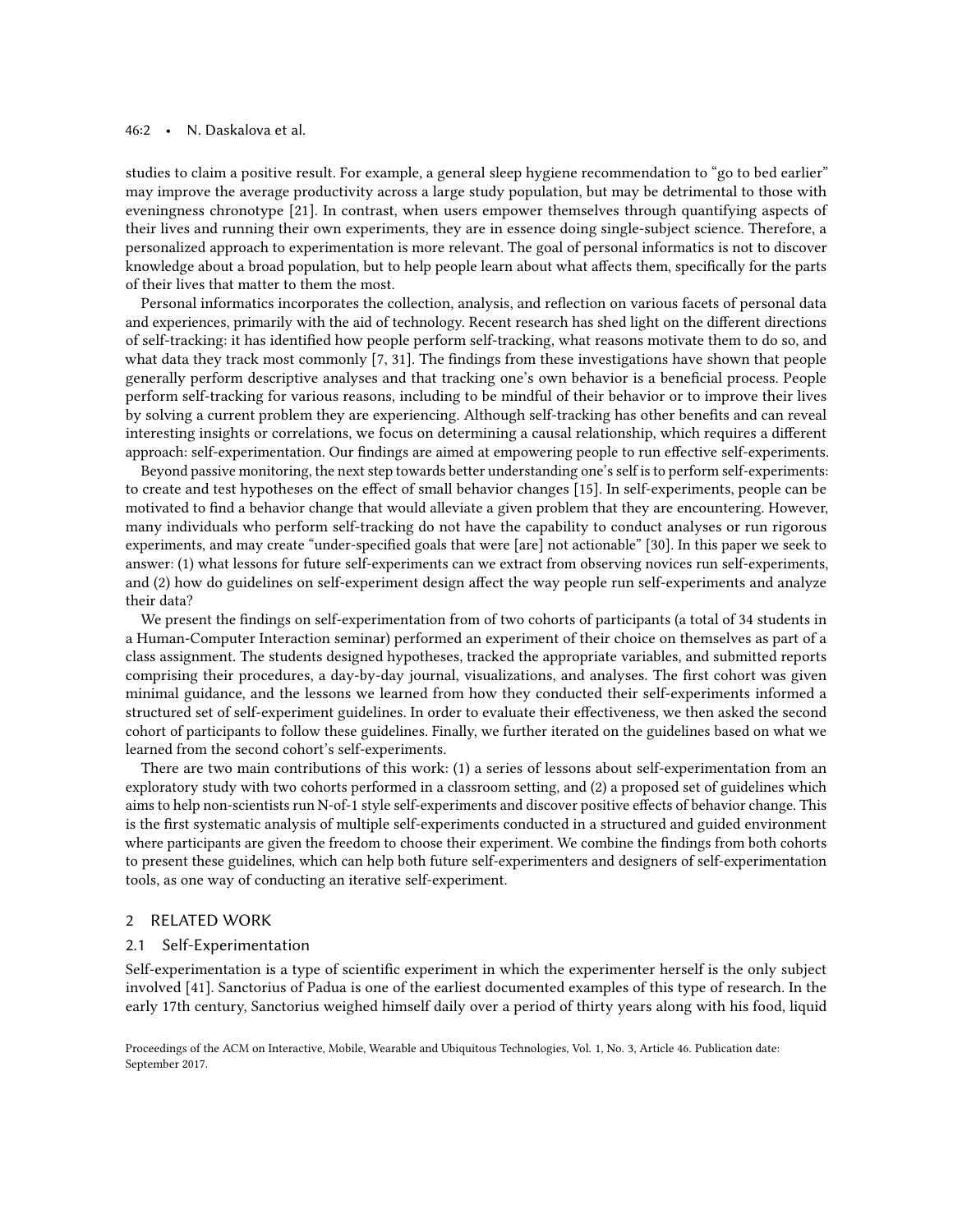intake, and body excretions. This self-experiment led to the discovery of metabolism [\[12\]](#page-20-4). In our study, some students also logged their weight, but with electronic devices, which simplified their data analysis.

Since then, self-experimentation has been applied in a variety of research fields such as medicine and psychology. Self-experiments take various forms: some are momentary while others are longer-term [\[34\]](#page-21-5). One notable example of self-experiments performed as a classroom assignment is that of Allen Neuringer in an introductory psychology class [\[32\]](#page-21-6). Neuringer asked his students to perform a self-experiment for 2 weeks to illustrate the possibilities of self-experiments outside the laboratory. Some of his students designed their experiments in phases and mainly looked at the difference of means between the conditions. We build on that model by providing more structure to the assignment and increasing the duration of the experiment.

#### 2.2 Personal Informatics

People have been tracking their own behavior, health, and feelings for a long time. Diaries are an example of such record-keeping as they provide the means to look back and reflect on one's experiences, or simply because "we forget all too soon the things we thought we would never forget" [\[9\]](#page-20-5). Recently, self-tracking devices have become ubiquitous, allowing passive tracking of a wide range of variables. People can now record not only aspects of their health such as calories and amount of time slept, but also how they spend their time and money. The most common tools for self-tracking are smartphones and other portable and wearable devices, like the popular FitBit [\[1\]](#page-20-6). However, the amount of data people collect about themselves is so overwhelming that certain innovations focus on synthesizing the information from multiple platforms and presenting it in a simpler, more understandable form [\[5\]](#page-20-7).

Hekler et al. point out that many current self-tracking technologies do not provide the tools to self-experiment, as knowledge on its own is not enough for behavior changes [\[19\]](#page-20-8). The key to forming new habits is to provide context that links new behaviors to existing ones. Fogg emphasizes in his "Three Tiny Habits System" the importance of fostering new habits by starting with small, incremental steps based on established behavioral routines [\[15\]](#page-20-3). This implies that knowing what change to make is not always enough to actually change behavior. However, they can more easily create a new habit as they are already seeing positive changes from their selfexperiment.

The "Quantified Self" community comprises individuals who use and design tools for personal informatics [\[28\]](#page-21-7). Quantified-Self participants hold Meetups around the world, during which they present what they tracked, how they tracked it, and what they learned from it. Choe et al. studied this community by analyzing videos from the Meetups and extracting valuable lessons from the self-tracking practices of this extreme user group [\[7\]](#page-20-2). They found that Quantified-Self enthusiasts compromised the validity of their results due to three common pitfalls: 1) tracking too many things, 2) not tracking triggers and context, and 3) lacking scientific rigor, such as not including control conditions. In our research, we look at how guidance can support more scientifically rigorous N-of-1 style experiments.

#### 2.3 Self-Experimentation for Personal Informatics

The value of personal informatics comes from the process of discovery and reflection on one's data. Anyone can start self-tracking, but only people who know what to study and how to interpret the results will gain useful insights [\[36\]](#page-21-8). Li et al. derived a stage-based model of personal informatics composed of five stages (preparation, collection, integration, reflection, and action) and identified barriers that current systems pose in each stage [\[31\]](#page-21-2). They argue that personal informatics tools should allow users to iterate on their experimental stages to find the optimal procedure; this supports the iterative model of self-experiment design. Epstein et al. [\[13\]](#page-20-9) build on Li et al.'s model by expanding in preparing and selecting tools for behavior change and in maintenance. They emphasize that some trackers either wanted to or had to change tools during their experiments [\[13\]](#page-20-9). That supports our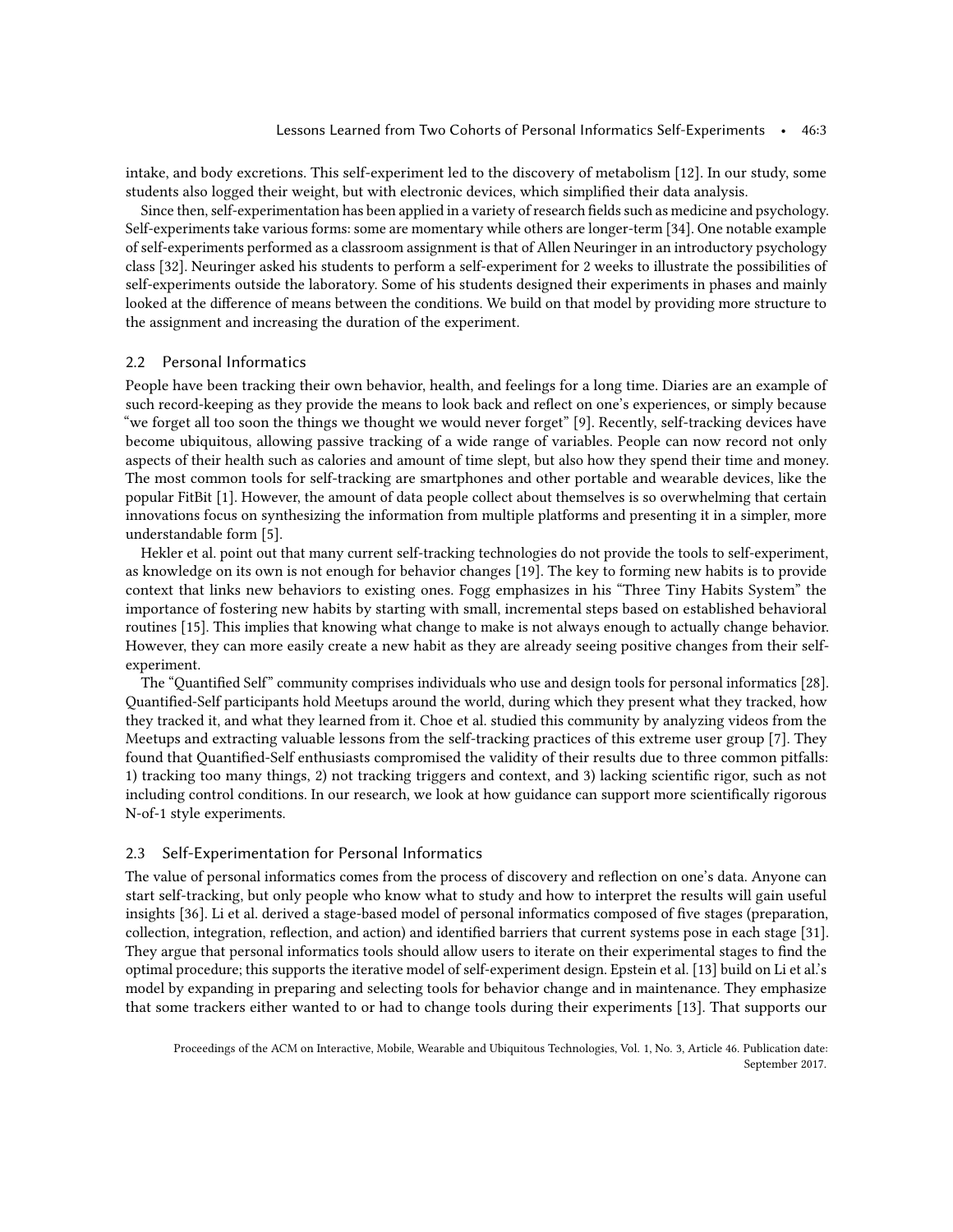#### 46:4 • N. Daskalova et al.

finding that there is a need for a phase during which experimenters can explore various tools and actually try them in the context of their experiment.

Some forms of personal informatics do not require self-experimentation. For instance, people track simple things such as daily steps or number of push-ups to motivate themselves toward specific goals, or to archive various aspects of their lives as a new way of journaling and reflection [\[7\]](#page-20-2). However, to determine if there are causal relationships between variables in their lives, people must perform self-experimentation to get scientifically valid results. Self-experiments can be further motivated by a user trying to solve a problem by finding the right behavior change protocol to address the issue [\[30\]](#page-21-3). Lee et al.'s work investigate how to help people (mostly students) develop a behavior change protocol using habits developed using triggers and SMART (Specific, Measurable, Actionable, Realistic, and Timely) goals. We also look at the next step of having the students develop N-of-1 trials, which begin after 5 weeks, similar to Lee et al.'s guidance of "incorporat[ing] n-of-1 trials after the week 5 or 7 mark." Analysis of these N-of-1 style experiments is a challenge, and Section [6.6](#page-14-0) proposes some computer-aided Bayesian solutions.

Roberts has played a pioneering role in introducing self-experimentation to the self-trackers that are new to the Quantified Self community [\[34,](#page-21-5) [35\]](#page-21-9). He ran numerous experiments over a period of twelve years, identifying several novel causal relationships which he later found to be related to conventional research findings. He also popularized a method for weight reduction based on his experiments, which was anecdotally reported to be effective. He argues that self-experimentation has several benefits over conventional research, including strong self-motivation, no limit to experiment duration, and easier idea generation and validation.

Karkar et al. present an initial framework of how to run self-experimentation, specifically with a focus on problems with irritable bowel syndrome [\[25\]](#page-20-10). While the framework works well for the proposed cases with no carryover effect, it would need to be customized further to adapt for other domains. Furthermore, another limitation of the main premise of the framework is that the self-experimenter would re-run the study if they are not satisfied with the results after the end of the study. We build on this work by accounting for these issues in our proposed guidelines.

#### 2.4 Single-Case Experimental Design

In order to find an appropriate single-case intervention design, which reduces the confounding effects of timebased events, we turn to single-case design literature describing N-of-1 trials: specifically to Kratochwill et al.'s standards for single-case designs [\[27\]](#page-21-10). These standards, created by a group of quantitative and single-case design methods experts, are based on the AB phase design. In the AB experimental design, the participants change their behavior at a predefined time in order to analyze the effects of the independent variable on a dependent variable [\[40\]](#page-21-11). This change in behavior signifies a new phase of the experiment. The A phases are one pattern of behavior, usually the baselines, and the B phases are another pattern of behavior, usually the intervention. Figure [1](#page-4-0) shows the different design methods and their phases in a time series experiment [\[3\]](#page-20-11). For example, the ABA experimental method divides the experimental period into three phases: the experimenter starts with behavior pattern A, followed by behavior pattern B, and then A again.

According to Kratochwill et al., the ABAB phase design variation is the most appropriate one, as the basic AB design is susceptible to confounding variables, thus affecting the quality of the conclusions [\[27\]](#page-21-10). The ABAB design, and even more sophisticated designs such as the ABABAB, allows for the suggested minimum of three attempts of change to demonstrate the intervention effect. The ABAB phase design, which combines the least bias with enough time for users to acclimate to the recommendations, was used in a recent research project, that studied the success of a new sleep tracking system, SleepCoacher [\[8\]](#page-20-12), that provided participants with personalized sleep recommendations.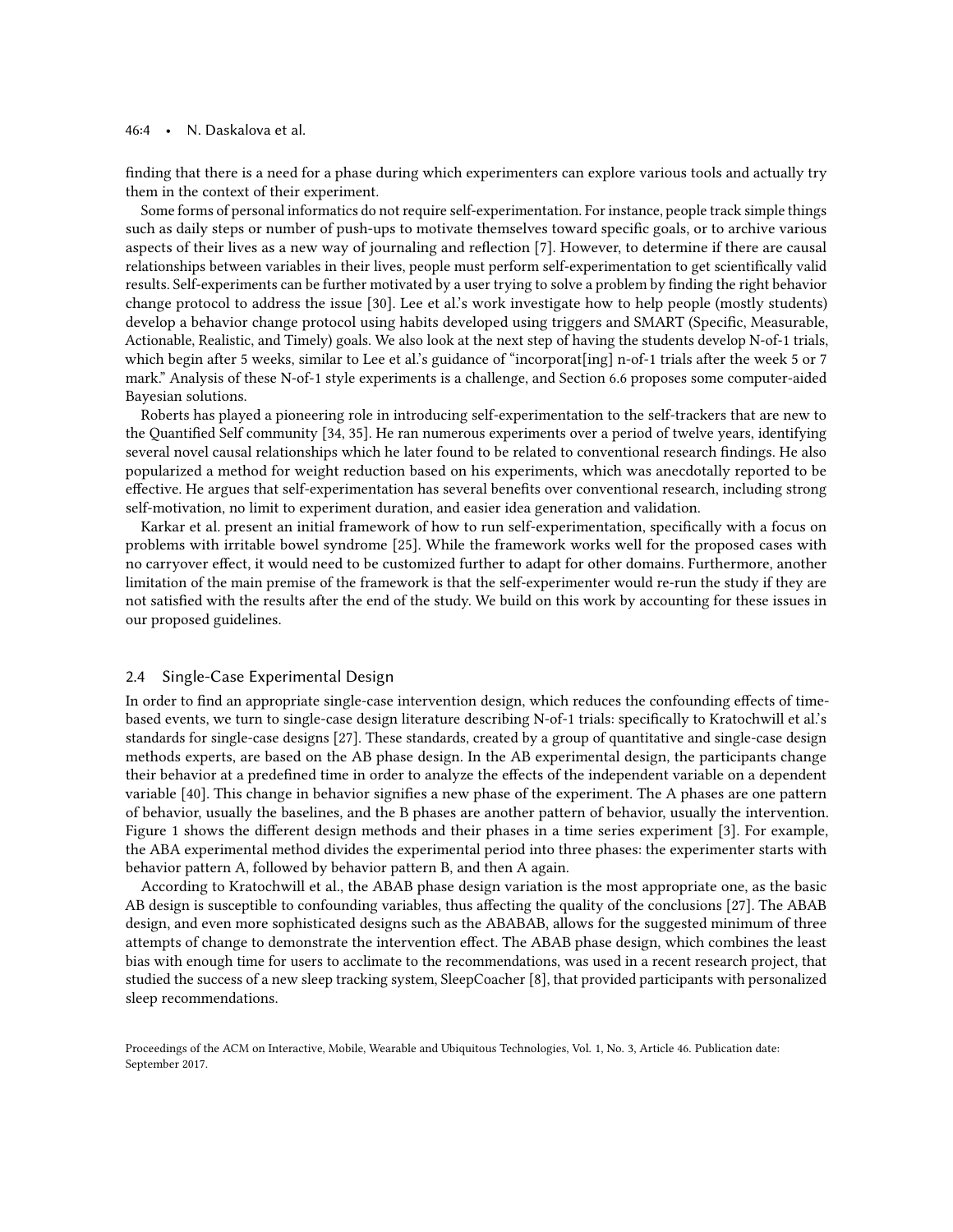<span id="page-4-0"></span>

| AB         |  |  |     |        |        |              |     |
|------------|--|--|-----|--------|--------|--------------|-----|
| <b>ABA</b> |  |  |     |        |        |              |     |
| ABC        |  |  |     |        | 小      | $\mathbf{A}$ | $*$ |
| ABAB       |  |  |     |        |        |              |     |
| ABCD       |  |  | $*$ | $\ast$ | $\ast$ |              |     |
| ABAC       |  |  |     |        |        | 水            | *   |
| Randomized |  |  |     |        |        |              |     |

Lessons Learned from Two Cohorts of Personal Informatics Self-Experiments • 46:5

Fig. 1. Experimental design methodologies can have different time series patterns. For the randomized design, each phase is just one measurement. For AB designs, each phase has a randomized length with multiple measurements. There can also be more than just two types of phases: in ABC, for example, there are two levels of treatment in addition to the control phase.

Researchers such as Choe et al. [\[7\]](#page-20-2) have compiled tips for novice self-trackers based on advice given by experienced ones. In this paper, we describe guidelines for self-experimentation that we developed based on a systematic analysis of one cohort of self-experimenters. We then evaluate these guidelines with a second cohort of self-experimenters. Finally, we iterate on our initial guidelines and outline their improved version to help designers of self-experimentation tools and future self-experimenters who are looking for guidance.

## 3 SELF-EXPERIMENT STUDY

## 3.1 Study Method

We performed an exploratory study with two cohorts of participants: Cohort 1 and Cohort 2. The purpose of the study with Cohort 1 was to learn how novices perform self-experiments when given minimal guidance. Based on those findings, we outlined a series of guidelines that can be used to conduct successful self-experiments. We then evaluated the success of those guidelines on novice self-experimenters with Cohort 2. The study in both cohorts was distributed as an assignment in two offerings of a Human-Computer Interaction seminar at a university.

We used directed content analysis to analyze the students' reports [\[22\]](#page-20-13). Two coders read the reports individually and coded them according to the original codes. When there was a disagreement, the coders re-read the report and reached a compromise together. The main original codes matched the main sections that each student was supposed to include in their report, such as: descriptions of their independent and dependent variables, hypotheses, tracking methods, reasons for choosing all of those, as well as analysis methods, results and conclusions, challenges they faced, and what they would have done differently if they were to do it again. The "challenges" code was broken down further to match the pitfalls outlined by Choe et al. [\[7\]](#page-20-2), and new codes were created for the ones that did not match the original pitfalls.

Based on the findings from Choe et al.'s study [\[7\]](#page-20-2), self-experimenters need some background in analysis and visualizations in order to effectively design their own experiments and learn from the results. Students in our cohorts developed the essential background by reading about analysis methods and visualizations and discussing them in class. They were also introduced to topics in experimental methods and behavior analysis. However, building on Choe et al.'s advice, we learned that it is not enough to have a basic understanding of analysis methods; rather, self-experimenters need to be cognizant of specific methods for analyzing results from single-subject experiments.

#### 3.2 Students' Self-Experimentation Methods

3.2.1 Self-Experiments Method: Cohort 1. In the first part of the study, we distributed an assignment in a Human-Computer Interaction seminar where a cohort of 20 undergraduate and graduate Computer Science students (8 female) ran a month-long self-experiment. While there were 21 students in the class, one did not

Proceedings of the ACM on Interactive, Mobile, Wearable and Ubiquitous Technologies, Vol. 1, No. 3, Article 46. Publication date: September 2017.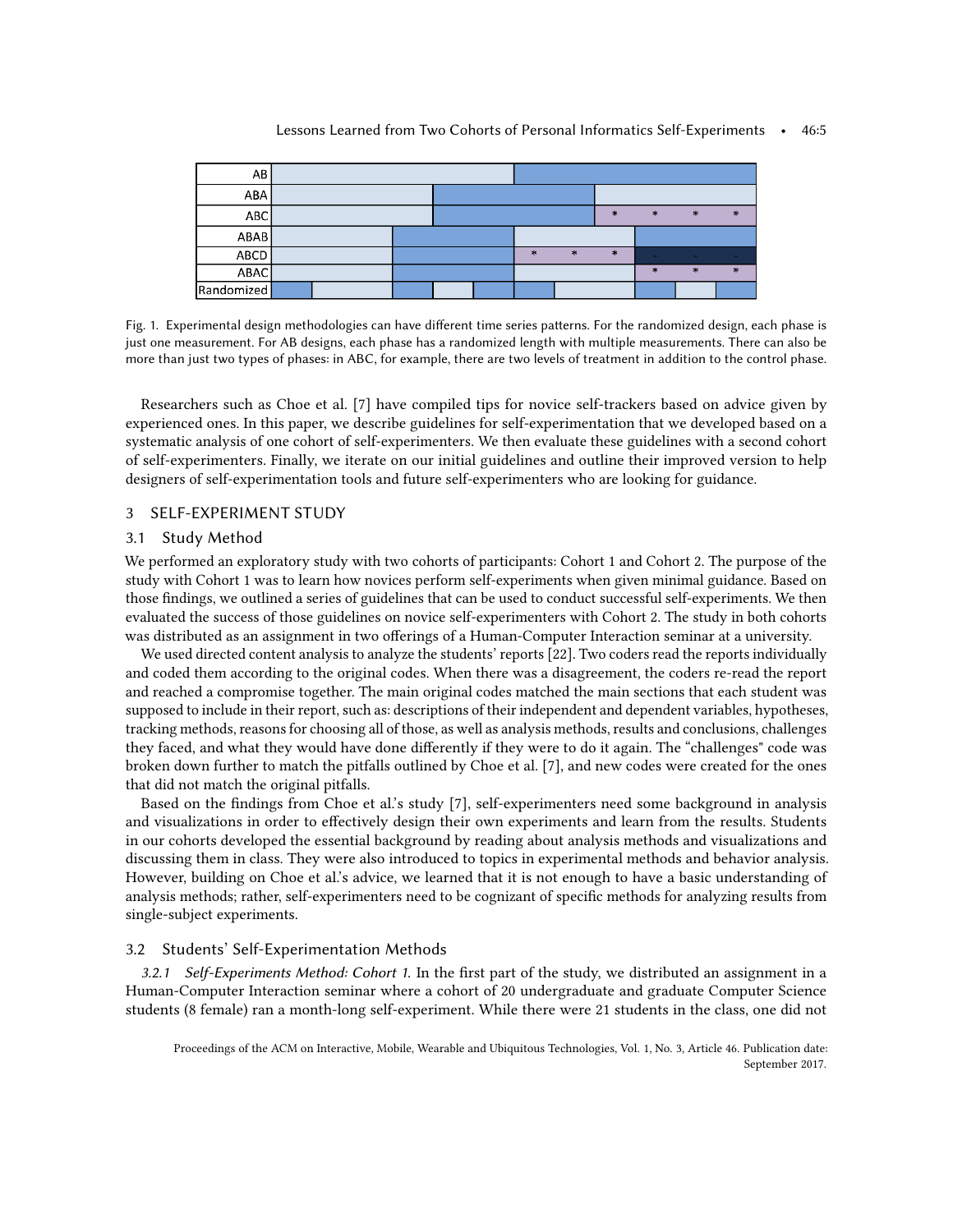#### <span id="page-5-0"></span>46:6 • N. Daskalova et al.

|                                       |    | Cohort 1 Cohort 2 |
|---------------------------------------|----|-------------------|
| Total Cohort Size (N)                 | 20 | 14                |
| Male                                  | 12 | $\overline{4}$    |
| Female                                | 8  | 10                |
| Undergraduate                         | 8  | 10                |
| Graduate                              | 12 | 4                 |
| <b>Computer Science Concentrators</b> | 19 | 12                |
| <b>Statistics Experience</b>          | 13 | 8                 |
| Self-Tracking Experience              | 5  |                   |

| Table 1. Demographics and experience of students in the two cohorts. |  |  |  |  |  |
|----------------------------------------------------------------------|--|--|--|--|--|
|                                                                      |  |  |  |  |  |

| Stage                         |                                                                                 | Goal Length |
|-------------------------------|---------------------------------------------------------------------------------|-------------|
| Stage 1<br>Stage 2<br>Stage 3 | Exploration 1 week<br>Preliminary Hypothesis Testing<br>Real Experiment 6 weeks | 2 weeks     |

<span id="page-5-1"></span>Fig. 2. Stages of the study design in Cohort 2: students start with an Exploration period, followed by a Preliminary Hypothesis Testing, and finally they run the Real Experiment for 6 weeks.

consent to disclose their collected data and did not complete the surveys offered at the end of the semester, so we omitted them from the background examination of the experimenters. A summary of the demographics and experience of the students is presented in Table [1.](#page-5-0)

In total, the assignment lasted 5 weeks, with a combined 1 week for planning and analysis and 4 weeks for tracking. The students were instructed to design and conduct a self-experiment by forming two hypotheses based on at least one independent and two dependent variables. No two experiments could be the same, but this did not seem to constrain the students' choices, as can be seen from the broad range of experiments shown in Table [2.](#page-7-0)

The students in Cohort 1 were not given any direct guidance on exactly what type of analysis to perform, and some only used visual analysis. We further discuss their results in the Findings section.

3.2.2 Self-Experiments Method: Cohort 2. In the second part of the study, we distributed an assignment in a later offering of a Human-Computer Interaction seminar, where a cohort of 15 undergraduate and graduate students ran a semester-long self-experiment. They all consented to the use of their data for this study. There were 15 students (10 female) in the class, but one did not submit a final report, so we omitted them from the background examination of the experimenters. Two of the students in Cohort 1 also took the seminar in its second offering and they are also part of Cohort 2.

The assignment was run in three stages, as shown in Figure [2.](#page-5-1) In Stage 1, Exploration, students simply tracked anything they wanted. The goal was to explore many tracking tools and variables so they could familiarize themselves with what was possible. In Stage 2, Preliminary Hypothesis Testing, students narrowed their interest by creating specific hypotheses they wanted to test and by tracking the related variables for 2 weeks: one week where they just tracked, and a second week during which they introduced an intervention. At the end of the two weeks, they performed statistical analysis on the data. The goal of this stage was to introduce students to running a short version of the experiment and uncover any potential future problems with data collection or analysis. Therefore, before their official experiments began, they had the chance to think about their setup and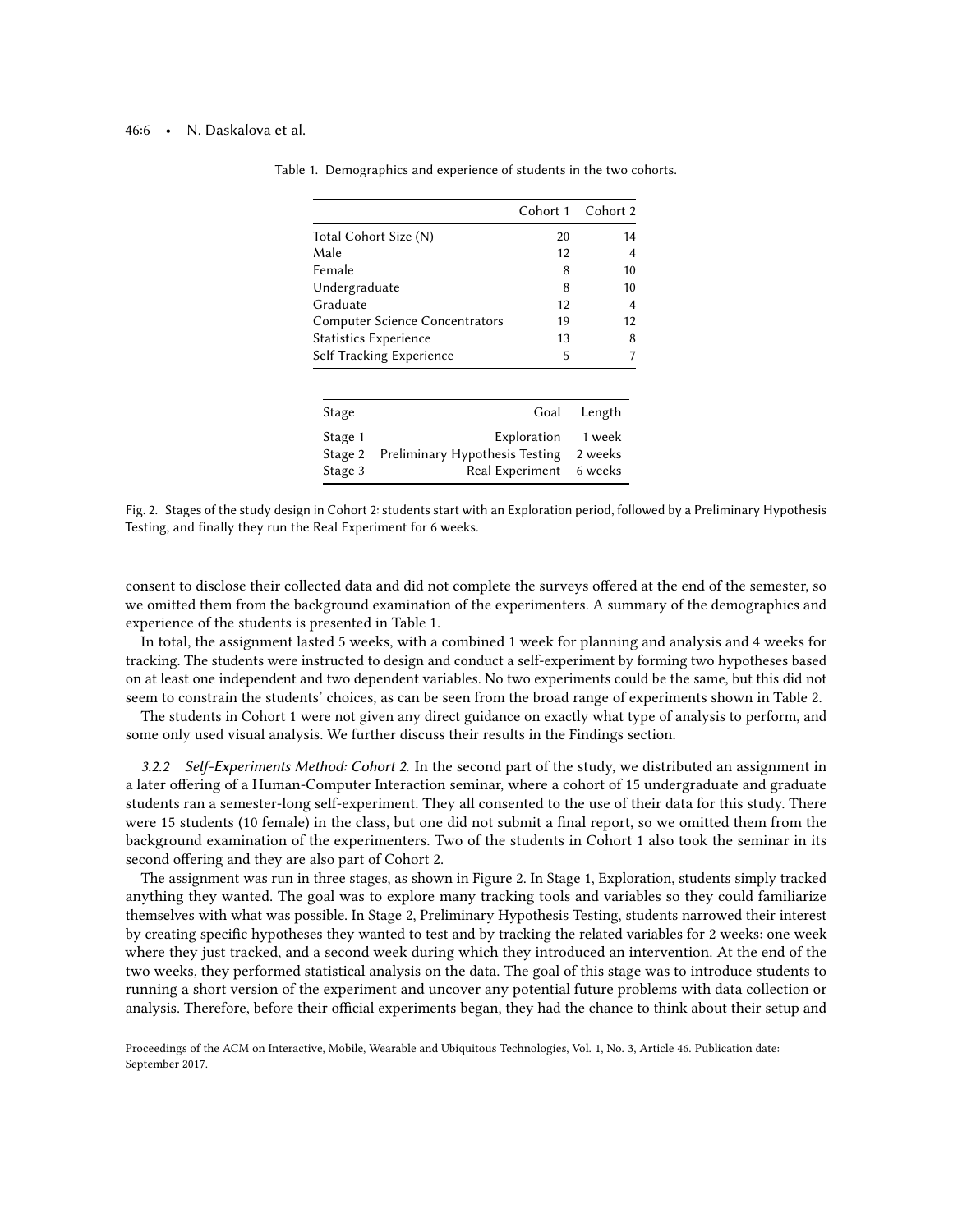iterate on the design, hypotheses, and variables if necessary. In Stage 3, Real Experiment, students performed a randomized ABAB self-experiment for a duration of 6 weeks and analyzed their data.

In total, the assignment lasted 9 weeks. Similar to Cohort 1, Cohort 2 students were instructed to design and conduct a self-experiment by forming two hypotheses based on at least one independent and two dependent variables. No two experiments could be the same but again this did not constrain their choices.

Data from self-experiments is autocorrelated and probably not normally distributed, which means that not all regular statistical analysis methods are appropriate. Participants in Cohort 2 were asked to perform specific analysis on their collected data: a t-test and an effect size calculation with a confidence interval for the standardized mean difference. According to single-case design literature, standardized mean differences and effect sizes are appropriate for self-experimenters as they are simple to perform [\[39\]](#page-21-12). We further discuss reasons for choosing these approaches in the "Participants' Expertise with Statistics and Personal Informatics" subsection of the Discussion.

Using a t-test, Cohort 2 students considered the hypothesis conclusive if the relationship was statistically significant ( $p < 0.05$ ) and inconclusive otherwise. In an attempt to balance the understanding of our participants with what they can feasibly learn from these self-experiments, we labeled statistically significant tests as "conclusive." We recognize, however, that this is technically not the case and there is a lot more subtlety involved in these statistics, which we discuss later in the paper. A conclusive result suggests that the null hypothesis of the experiment should be rejected, as the relationship between the variables is not likely to be random. On the other hand, an inconclusive result suggests that the observed effects may be a consequence of randomness rather than causation. Students also computed the standardized mean differences and Hedge's g for effect size, along with its confidence interval. A 95% confidence interval for Hedge's g suggests with 95% confidence the result will be in this range if the experiment is repeated.

3.2.3 Tracking and Measuring Self-Experiment Variables. In both cohorts, students were encouraged to use computing devices to monitor the variables since the study would last a few months in total. Most students used smartphones and wearable devices, either their own or from a loan pool of wearable devices that we provided. Others logged their observations and measurements on spreadsheets. At the end of the experiment, each student submitted a report describing their hypotheses, variables tracked, statistics used, a day-by-day journal (both textual and numeric), and visualizations and analyses performed to test the hypotheses. The assignment also asked students to include a discussion of lessons learned and whether the results matched their expectations.

Students were instructed to track any combination of independent and dependent variables, as long as there was a testable hypothesis and the data could be analyzed. We observed commonalities across all students in the various aspects of the process, including variables, confounding factors, and statistical results.

#### 3.3 Participants' Expertise with Statistics and Personal Informatics

The students in both cohorts are part of a specific population that is capable of quickly learning scientific methods and generating visualizations and analyses for their experiments. However, the students also had varied experience in experimental design. Upon completion of the class, all students were asked to complete a survey asking them about their level of expertise with statistics and personal informatics. In Cohort 1, most students had statistical background before taking this class (13 of 20 students), but the majority of them (15 of 20) lacked previous experience with self-tracking. Based on an informal poll, none of them had previous experience with self-experiments, which is what classified them as "novice self-experimenters". In order to ensure that all students had a foundation in personal informatics, information on statistical methods and personal informatics was disseminated through paper readings and discussions on experimental methods and behavioral analysis prior to the study.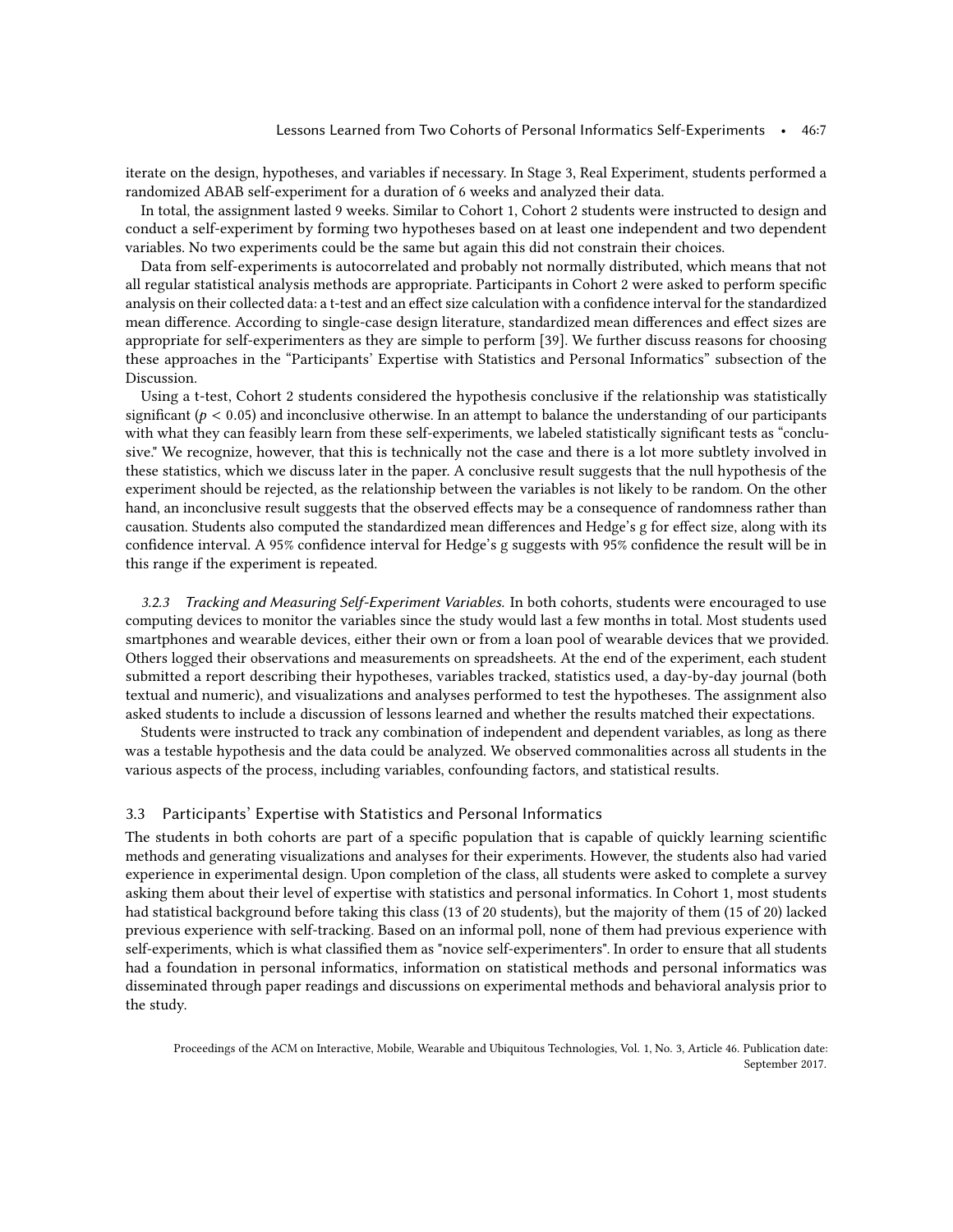## 46:8 • N. Daskalova et al.

<span id="page-7-0"></span>

| Table 2. Self-Experiments of Students in Cohort 1 (* - visual analysis, Result - whether the result matched the expectation of |  |  |  |  |  |
|--------------------------------------------------------------------------------------------------------------------------------|--|--|--|--|--|
| the self-experimenter).                                                                                                        |  |  |  |  |  |

| ID             | Independent Variable(s)                                          | Dependent Variable(s)                                                                | Hypotheses                                                                                                                                                                                                                                           | Design           | Result                                                       |
|----------------|------------------------------------------------------------------|--------------------------------------------------------------------------------------|------------------------------------------------------------------------------------------------------------------------------------------------------------------------------------------------------------------------------------------------------|------------------|--------------------------------------------------------------|
| P <sub>1</sub> | exercised for 30 minutes<br>number of steps<br>type of task      | sleep quality<br>sleep quality<br>heart rate                                         | more exercise, better sleep quality<br>more steps, better sleep quality<br>heart rate differs between tasks                                                                                                                                          | AB               | <b>YES</b><br>Inconclusive<br><b>YES</b>                     |
| P <sub>2</sub> | number of classes attended                                       | productivity<br>time spent online shopping<br>unnecessary spending                   | less attendance, more productivity<br>less attendance, less time spent online shopping<br>less attendance, less unnecessary spending                                                                                                                 | ABA              | Inconclusive<br>YES<br><b>YES</b>                            |
| P <sub>3</sub> | weather conditions                                               | exercise frequency<br>exercise duration                                              | better weather conditions, more frequent exercise<br>better weather conditions, longer exercise                                                                                                                                                      |                  | Naturalistic Inconclusive<br>Inconclusive                    |
| P <sub>4</sub> | ran before or after 6pm                                          | weight<br>average pace                                                               | running before 6pm does not increase weight loss<br>running before 6pm does not lower average pace                                                                                                                                                   | ABA              | YES*<br>YES*                                                 |
| P5             | amount of green tea consumed times woken up                      | time spent sleeping<br>mood                                                          | more tea, less times woken up<br>more tea, more time spent sleeping<br>more tea, better mood                                                                                                                                                         | ABAC             | N <sub>O</sub><br>Inconclusive<br>Inconclusive               |
| <b>P6</b>      | showered before bed                                              | time to fall asleep<br>resting heart rate<br>amount of restful sleep                 | shower before bed, less time to fall asleep<br>shower before bed, lower resting heart rate<br>shower before bed, more restful sleep                                                                                                                  |                  | Randomized Inconclusive<br>Inconclusive<br>Inconclusive      |
| P7             | sensitivity/reactivity to food                                   | weight loss                                                                          | avoiding reactive foods increases rate of weight loss<br>mood, stress, energy & body feel avoiding reactive foods improves overall well-being                                                                                                        | ABAB             | YES<br>YES                                                   |
| P8             | exercised, took supplements                                      | weight<br>heart rate<br>oxygen saturation in blood<br>stress levels<br>sleep quality | more exercise & supplements, more weight<br>more exercise & supplements, higher heart rate<br>more exercise & supplements, higher oxygen saturation<br>more exercise & supplements, less stress<br>more exercise & supplements, better sleep quality | AB               | YES*<br>YES <sup>*</sup><br>$NO*$<br>$NO*$<br>$NO*$          |
| P <sub>9</sub> | electronics used past 9pm                                        | sleep quality<br>type and intensity of dream<br>dream content and recall             | no electronics after 9pm, better sleep quality<br>no electronics after 9pm, no effect on dreams<br>no electronics after 9pm, no effect on dreams                                                                                                     | ABA              | Inconclusive<br>YES*<br>YES*                                 |
|                | P10 ran for 30 mins                                              | sleep quality<br>heart rate upon waking up<br>sleep quality<br>steps in bed          | running affects sleep quality (significantly)<br>running affects heart rate (significantly)<br>running and sleep are not independent<br>running affects steps in bed (significantly)                                                                 | AB               | Inconclusive<br>Inconclusive<br>YES<br>Inconclusive          |
|                | P11 minutes being tickled                                        | money spent per week<br>morning mood<br>sleep quality<br>weight                      | tickling will increase money spending<br>tickling will improve mood<br>tickling will improve sleep quality<br>tickling will increase weight                                                                                                          | ABCD             | Inconclusive<br>Inconclusive<br>Inconclusive<br>Inconclusive |
|                | P12 drank apple cider vinegar                                    | ph level<br>% of time asleep<br>number of awakenings<br>time to fall asleep          | drinking apple cider vinegar, higher body ph level<br>drinking apple cider vinegar, better sleep quality<br>drinking apple cider vinegar, better sleep quality<br>drinking apple cider vinegar, better sleep quality                                 | AB               | <b>YES</b><br>Inconclusive<br>Inconclusive<br>Inconclusive   |
|                | P13 amount of coffee consumed                                    | productivity<br>sleep                                                                | more coffee, improved productivity<br>more coffee, less sleep                                                                                                                                                                                        | ABCD             | Inconclusive<br>Inconclusive                                 |
|                | P14 ran in the morning                                           | heart rate<br>heart rate<br>daily PSS score (stress)                                 | morning runs reconcile midday and morning heart rates<br>morning runs reconcile midday and evening heart rates<br>leads to lower total PSS score                                                                                                     | ABAB             | Inconclusive<br>Inconclusive<br>Inconclusive                 |
|                | P15 amount of screen time per day<br>screen-less time before bed | sleep quality<br>sleep quality                                                       | the more screen time per day, poorer sleep<br>looking at a computer at bed time, poorer sleep                                                                                                                                                        |                  | Naturalistic Inconclusive<br>Inconclusive                    |
|                | P16 mean daily temperature                                       | hot beverage drank in the day<br>self-report feeling of laziness                     | the lower the temp, the more hot beverages drank<br>the lower the temp, the lazier about working                                                                                                                                                     | Naturalistic YES | Inconclusive                                                 |
|                | P17 amount of smartphone usage                                   | productivity<br>activeness<br>sleep                                                  | less phone usage in work hours, more productivity<br>mobile phone usage affects activeness<br>mobile phone usage affects sleep                                                                                                                       | AB               | YES <sup>*</sup><br>$NO*$<br>$NO*$                           |
|                | P18 used time blocking                                           | mood<br>sleep quality<br>productivity                                                | time blocking will improve mood<br>time blocking will improve sleep quality<br>time blocking will improve productivity                                                                                                                               | AB               | Inconclusive<br>Inconclusive<br>YES                          |
|                | P19 went swimming for 1.5 hrs                                    | sleep quality<br>weight<br>productivity                                              | regularly swimming, better sleep quality<br>regularly swimming, reduce weight<br>regularly swimming, improve productivity                                                                                                                            | ABA              | YES<br><b>YES</b><br>NO                                      |
|                | P20 consistency of bed/wake time                                 | sleep quality<br>productivity<br>tiredness                                           | fixed sleep time window, better sleep quality<br>fixed sleep time window, increase productivity<br>fixed sleep time window, reduced tiredness levels                                                                                                 | ABAC             | Inconclusive<br>Inconclusive<br>YES                          |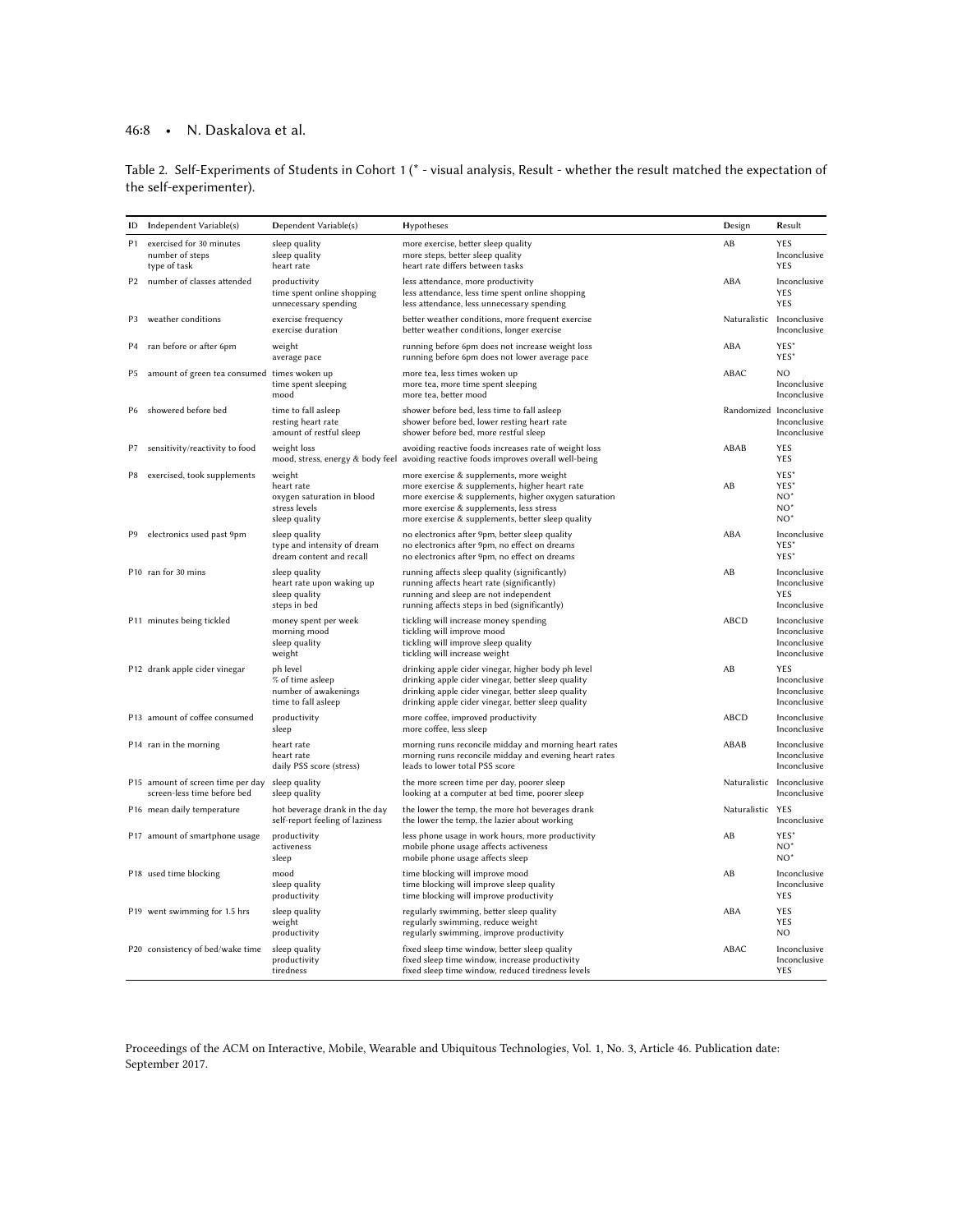Based on what we learned from the Cohort 1 self-experiments, we created a set of guidelines that novices could use if they were looking for guidance on running such experiments, including how to analyze the results. We presented these guidelines to Cohort 2 participants so that we could evaluate their effectiveness and improve them further. Unlike Cohort 1 students who were introduced to a wide variety of statistical methods, Cohort 2 students focused on using a difference of means test and looked at the size of the effect. We turned to literature about single-case designs and self-experiments for advice on the best way to perform analysis on self-experiment data since this data is autocorrelated and might not be normally distributed. These stipulations are important as they violate the assumptions of most common analysis methods. Despite the abundance of techniques that attempt to address these pitfalls, there exists no single completely agreed-upon method for analyzing data from self-experiments. However, Smith's review of current methods and standards for analysis suggests using standardized mean difference approaches because the effect sizes calculated with these were the least affected by autocorrelation [\[39\]](#page-21-12). The advantage of such methods of analysis is that they are relatively simple to perform, which makes them appropriate for novice self-experimenters.

## 4 SELF-EXPERIMENT OUTCOMES FOR STUDENTS

Since the students were not restricted to a specific set of variables they could track and observe, there was a wide range of hypotheses in both cohorts. Table [2](#page-7-0) shows the list of independent and dependent variables chosen by the participants in Cohort 1, along with their hypotheses and experimental outcomes. We refer to the individual student participants as  $Pn$ , where *n* is the participant's ID.

We include Table [2](#page-7-0) to show the diverse list of dependent variables that were tracked across all participants in Cohort 1, such as heart rate during different times of the day, productivity, mood, stress, weight, and various sleep variables. There is also great variation in independent variables: amount of coffee consumed, sensitivity to food, number of classes attended, etc. The variables participants tracked in Cohort 2 were just as diverse.

Participants in Cohort 1 used different experimental designs and methods of tracking and measuring variables as per their convenience and available resources. Of the 20 participants, 16 used some form of AB phase design for their experiments, 3 used a naturalistic design (in which they went along with their lives and at the end looked back and calculated correlations), and 1 used only randomization without any kind of phase design. Of the 14 participants in Cohort 2, 12 used some form of AB phase design and 2 used only randomization.

Dependent variables can be divided into two categories based on how they are affected by a particular independent variable. Some dependent variables change gradually, while others change immediately. For example, mood (which is subjectively measured) might be a dependent variable that changes immediately after the independent variable changes, while sleep quality might be changing gradually. The amount of lag and carryover effect in the dependent variable is an important experimental design consideration.

## <span id="page-8-0"></span>5 STUDY FINDINGS

This section is separated into subsections, each focusing on a single issue that we uncovered in the Cohort 1 study and then addressed with a guideline in the Cohort 2 study. We also report our findings on the effectiveness of the guidelines.

### 5.1 Iterating on the self-experiment design and selecting variables

A common theme that emerged from the final presentations of the Cohort 1 students was that they wished they had had time to restart their experiments when they realized that they were not collecting data the appropriate way, or if they thought of a better way to measure a variable. For example, one of the main challenges in the Cohort 1 study was that some students did not chose appropriate independent and dependent variables at the beginning of the study. Thus, either their results were affected by confounding factors, or the dependent variable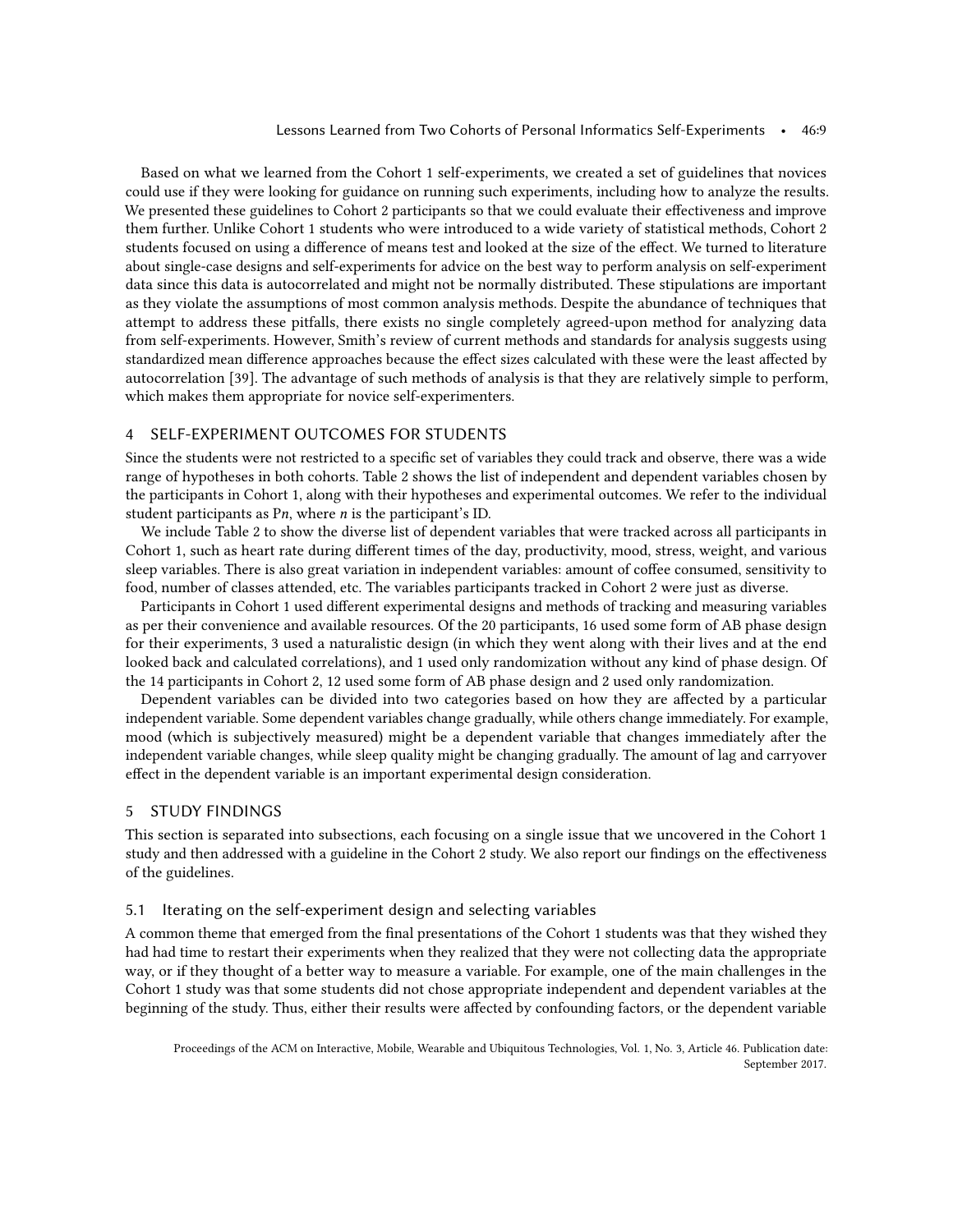#### 46:10 • N. Daskalova et al.

| Design       | Conclusive                           | Inconclusive | Total |    |
|--------------|--------------------------------------|--------------|-------|----|
|              | Statistical Analysis Visual Analysis |              |       |    |
| AB           | 5                                    | 8            | 9     | 22 |
| ABA          | 5                                    |              |       | 11 |
| ABAB         |                                      | 0            | 3     | 5  |
| ABAC         |                                      | $\theta$     | 4     | 6  |
| ABCD         |                                      | $\theta$     | 6     | 6  |
| Randomized   | 0                                    | 0            | 3     | 3  |
| Naturalistic |                                      |              | 5     | 6  |

<span id="page-9-0"></span>Table 3. Summary of hypotheses' results from different experimental designs chosen by the Cohort 1 participants.

<span id="page-9-1"></span>Table 4. Summary of hypotheses' results from different experimental designs chosen by the Cohort 2 participants.

| Design     |    | Conclusive Inconclusive | Total |
|------------|----|-------------------------|-------|
| ABAB       | 28 | 29                      | 57    |
| ABABAB     |    |                         |       |
| Randomized |    |                         |       |

was within their control and therefore was biased by their own motivations throughout the study. Furthermore, many students tracked productivity for which there is no standard metric for measuring or tracking it, thus their definitions evolved during the study making the analysis inconsistent. Another challenge in measurement and tracking in the Cohort 1 study was that some variables, such as weight, fluctuate throughout the day and so the time of the measurement affected their findings. As a possible solution, participants could record the variable multiple times per day in order to visualize the variation of data.

These issues informed a fundamental change to the procedure in Cohort 2. In order to address the problem of how to select the best variables and how to best measure and track them, we introduced the idea of an iterative self-experiment to the students in Cohort 2. According to this new guideline, we split the experimental timeline into three stages, as explained earlier in the "Structure of the Self-Experiments: Cohort 2" section: (1) Exploration, (2) Preliminary Hypothesis Testing, and (3) Real Experiment. Thus, students in Cohort 2 had the opportunity to iterate on their variables, devices, and hypotheses before running the full-length experiment.

Students found this iterative process useful: the preliminary stages helped them think of ways to choose variables and optimize their tracking methods. Furthermore, we found that this process decreased the number of inconsistent rating scales and measurements used because it provided time and opportunity for reflection.

#### 5.2 Appropriate self-experiments design

According to Choe et al. [\[7\]](#page-20-2), the lack of scientific rigor is a common pitfall when conducting self-experiments. In the Cohort 1 study, we avoid this pitfall by introducing participants to a variety of techniques for conducting and analyzing an experiment. During class, students read papers about experimental design methods, causality, validity, interpreting results, and biases. This gave them a basic introduction to help them design their own experiments. However, similarly to what Choe et al. found, students' experiments still lacked scientific rigor and were flawed due to confounding effects.

For Cohort 1, we chose to not give specific guidelines about the design of the experiment beyond the number of variables and hypotheses, which provided a closer look of how novices perform self-experiments. Table [2](#page-7-0)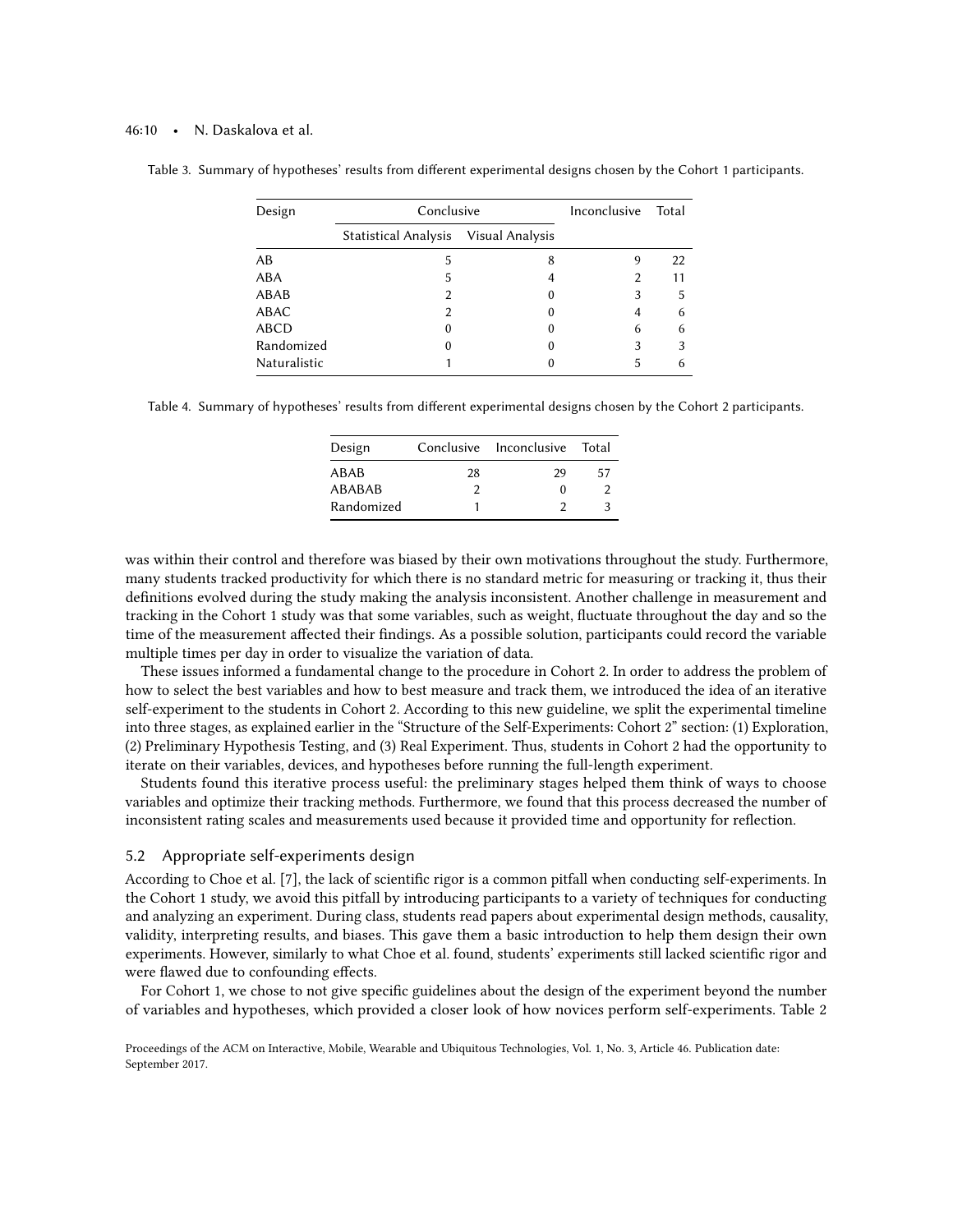illustrates the diversity of AB phase designs used. We refrained from presenting Cohort 1 students with a single design as the best pattern to use because design methodologies are subjective and heavily dependent on the variables chosen. For example, if we measure the effect of "Running 5 miles" on "Mood right after run", then daily randomization might be better than an AB phase design. But if the participant is trying to measure the effect on "Sleep quality", then an AB phase design is preferred as the carryover effect might be large enough to affect more than just one night of sleep. Therefore, the carryover effect can determine whether AB phase design is appropriate.

The students in Cohort 1 chose a variety of experimental design patterns and had similarly varying levels of success. In Table [3,](#page-9-0) the results are consolidated with respect to these design patterns. Participants predominantly chose the AB and ABA patterns. Design patterns such as ABAC and ABCD are useful because they allow the experimenter to vary the levels of the independent variable. However, the duration of the total experiment should be large enough to sufficiently explore these variations.

In order to find an appropriate single-case intervention design, which reduces the confounding effects of time-based events, we turned to Kratochwill et al.'s standards for single-case designs [\[27\]](#page-21-10). Thus, in the Cohort 2 study, one of the guidelines we provided students was to run an ABAB phase design, where the A phases were the baseline days and the B phases were the intervention days. Furthermore, Kratochwill et al. emphasize the need for at least 5 measurements in each phase [\[27\]](#page-21-10). If there is only one measurement per day, the experiment needs to be at least 20 days long. However, as we learned in Cohort 1, measurements can be lost due to inappropriate data collection or a variety of other reasons, so we chose to double this minimum length of the self-experiment. Furthermore, the longer experiment also allowed us to introduce randomization of the moment of phase change, which we discuss in the next subsection.

Table [4](#page-9-1) summarizes the results of the Cohort 2 self-experiments with respect to design pattern. Students conformed to the suggested designs, and a higher percentage of hypotheses were deemed conclusive in Cohort 2 than in Cohort 1: 75% vs 50%. The reversal design nature of the randomized ABAB design helped decrease the confounding effect of time-based events. It also helped maintain a high level of scientific rigor by following the standards for single-case design interventions.

### 5.3 Randomization in the self-experiment

The students in Cohort 1 were introduced to randomization as a good practice for an experiment. Randomized single-subject experiments can be helpful for individualized treatments of patients, and systematic replication can lead to insights about a larger population [\[11\]](#page-20-14). These experiments use randomized tests to assess the efficacy of a randomly assigned treatment. A major concern among researchers who oppose randomized singlesubject experiments is that the treatment might harm the subject if administered randomly [\[11\]](#page-20-14). However, since experimenters are also the subjects in self-experiments, they can stop the experiment at any time if they feel any discomfort.

Only P6 in Cohort 1 incorporated randomization in her design methodology. P6's independent variable was whether or not she showered before going to bed at night; she made this decision with a coin toss. P6 knew before the experiment began that she would be traveling across time zones for 10 days of the study, so she wanted to avoid being biased by jet lag in her choice of whether to shower before bed or not. Furthermore, according to her report, she chose the coin flip so that her "fatigue at the end of the day does not affect [her] choice whether to shower at night or not, and [she] let the randomness of the coin decide." This kind of randomized condition is preferred if the carryover effect on the dependent variables is minimal and if the goal is to reduce the possible bias from other environmental factors.

Although randomization was introduced in class as a way to improve the internal validity of experiments in general, no student from the Cohort 1 study who performed some form of AB phase design randomized the start

Proceedings of the ACM on Interactive, Mobile, Wearable and Ubiquitous Technologies, Vol. 1, No. 3, Article 46. Publication date: September 2017.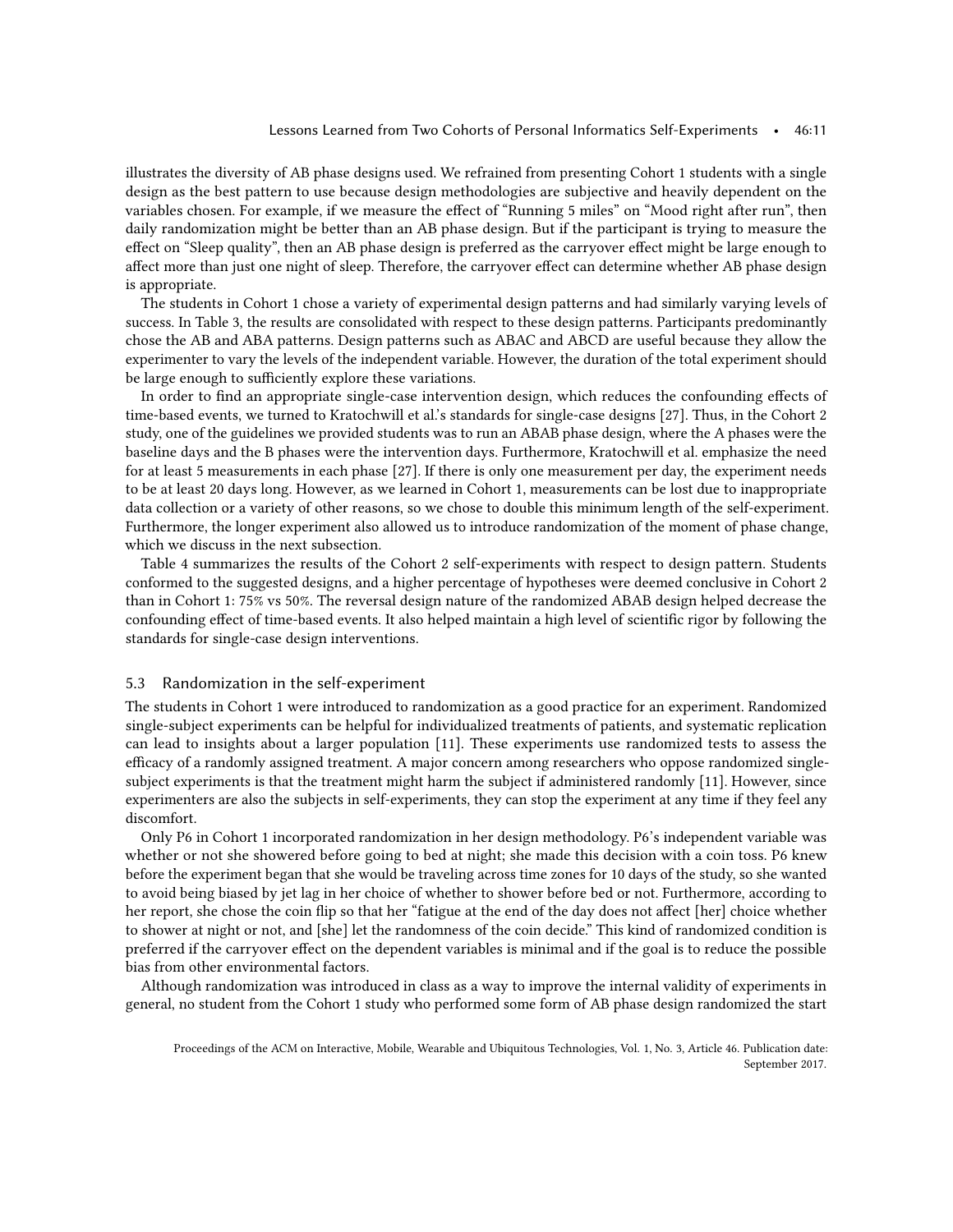#### 46:12 • N. Daskalova et al.

of each phase. This lack of randomization decreased the validity of their experiments. We believe that students did not realize that randomization could and should be applied to self-experiments specifically, or perhaps they did not know how to apply it to their design. To address this problem in the next study, we provided Cohort 2 students with specific guidelines on how to introduce randomization in their experiments by randomizing the moment of phase change [\[20\]](#page-20-15).

All students' experiments in the Cohort 2 study involved some randomization. Two of the students performed similar randomization to P6 from Cohort 1: they tossed a coin to decide whether to shower before bed or whether to sniff lavender oil before bed, respectively. These two students' hypotheses both evaluated the effect of the independent variable on the time it took them to fall asleep right after. Therefore, no carryover effect was expected, so they did not need to follow the ABAB phase design. All the other students in the class randomized the moment of phase change by running a script provided by the researchers [\[20\]](#page-20-15). The script took as an input the number of total measurements e.g. 8, the number of phases required e.g. 4, the type of design e.g. "ABAB", and the minimum number of measurements in each phase e.g. 5. The output was a string where each character represented the phase of each corresponding measurement, e.g. "AABAAABB."

We find that providing students with a simple script helped them schedule exactly when to change phases. Furthermore, it introduced randomization in their experiments, which helped decrease the effect of confounding variables [\[20\]](#page-20-15).

#### 5.4 Length of the self-experiment

Another challenge was that Cohort 1 students ran the experiment for only four weeks, which led to an insufficient number of data points and therefore hindered the observation of statistically significant relationships between variables. The last two weeks of the study were also unusual weeks (midterm week and spring break), which may have introduced confounding variables and disruptions to tracking. Many students reported that if they were to do the study again, they would extend the duration of their experiments. According to Kratochwill et al., single-case designs should have at least 4 phases and 5 measurements in each phase [\[27\]](#page-21-10). Thus, a suggestion for future self-experimenters is that measuring the dependent variable only once per day (for example, the amount of water intake to evaluate its effect on sleep quality) requires at least 20 days of self-experimentation.

Furthermore, life events throughout the study affected the results more than expected. Cohort 1 students experienced traveling, season and climate changes, jet lag, and illness during the last week, which coincided with spring break. During that week participants who were tracking productivity were negatively affected as they had fewer reasons to be productive, while people tracking their sleep no longer had a set schedule.

However, since people's lives in general can be busy with activities and events, it is almost impossible to allocate a whole month without expected interruptions. Spring break was also included in the Cohort 2 study because this study had a longer duration (6 weeks instead of 4 weeks). We warned students to find hypotheses that would not be affected by this time off. However, some participants still experienced issues: for example, one participant forgot the charger for her FitBit when she went to Europe for the break and had no data during time period. The longer experiment duration did alleviate some of the effects of those outliers simply by having more measurements.

#### 5.5 Self-experiment analysis method

In Cohort 1, four of the students did not perform any tests to analyze the data—they relied solely on data visualizations for identifying differences between the phases. However, visual analysis is known to be inconsistent and affected by autocorrelation, meaning that it is not a reliable way to reach a valid scientific conclusion [\[39\]](#page-21-12). It might be more useful for generating a hypothesis, so we suggested that Cohort 2 students incorporate visualizations in Stage 2, Preliminary Hypothesis Testing.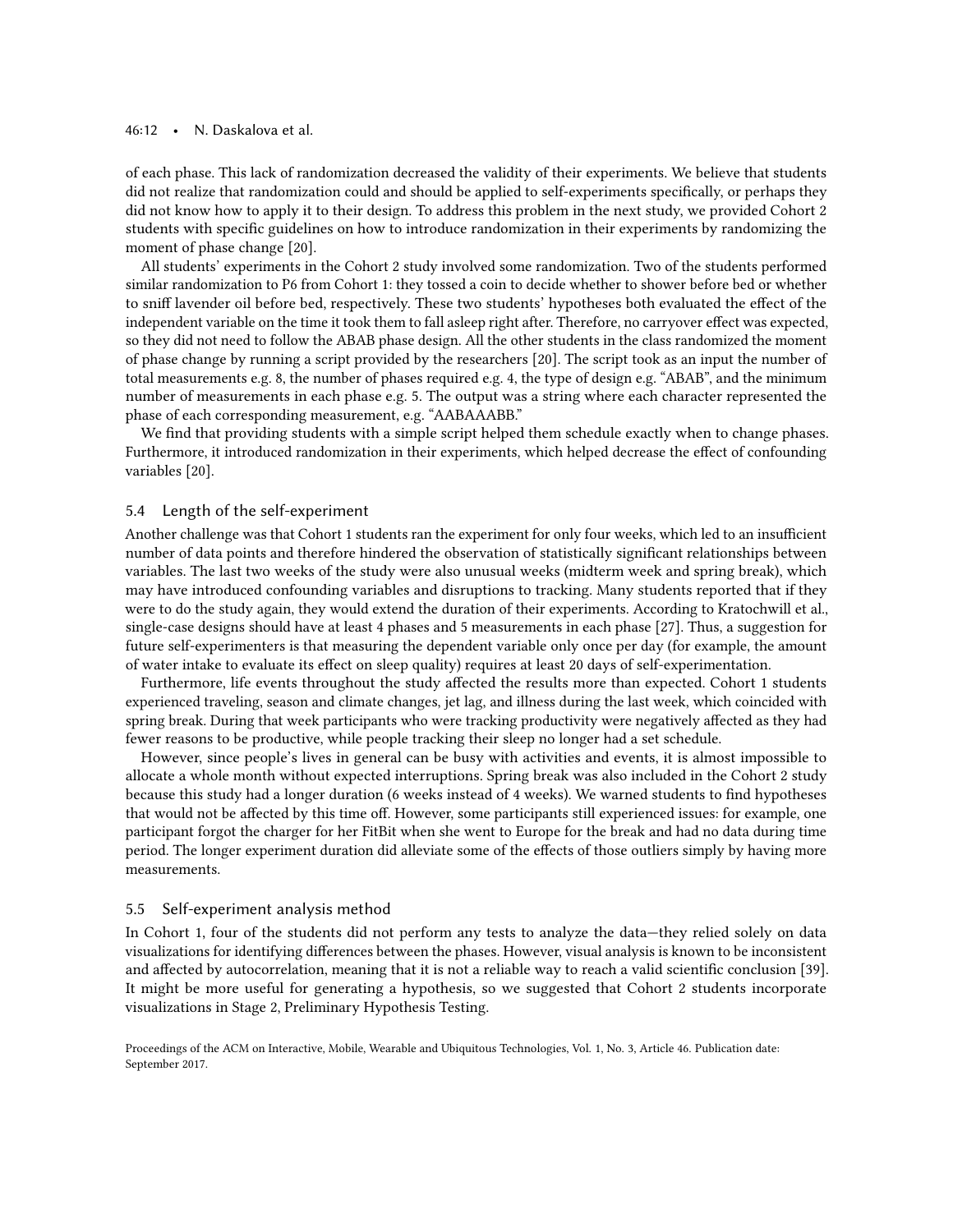Cohort 2 students were confused how to interpret the p-values after they performed the required analysis methods. However, the same students reported that the confidence intervals and effect sizes were easier to calculate and understand. Therefore, as previous findings suggest [\[16\]](#page-20-16), we recommend that those are the methods that novice self-experimenters use if they want to analyze their data.

#### 5.6 Iteration on preliminary hypothesis testing stage

Although the Cohort 2 study allowed a longer self-experiment (6 weeks compared to the 4 weeks in the Cohort 1 study), one participant still considered her statistically insignificant results to be due to an insufficient amount of data. The participant, who explored the relationship between her frequency of exercise and number of initiated conversations on social media, stated that "After conducting this experiment, I strongly believe that the effects of my exercise and physical self-concept is something that would be shaped through months, not a few days or weeks." However, another participant, who studied the relationship between his daily coffee and alcohol consumption and his bodily pH level, reached a conclusive result for both of his hypotheses. The participants' contrasting feelings towards the 6-week timeframe could be attributed to the differences in their results gained from Stage 2, Preliminary Hypothesis Testing. Since the second participant had already tested his method in the preliminary stage and achieved a conclusive result, it was likely that his actual experiment would also be successful. The first participant, on the other hand, altered her tracking method, hypotheses, and dependent variables after Stage 2. Although her altered experimental design might have been more appropriate, she did not have a chance to test them before performing the actual experiment in Stage 3.

Therefore, if at the end of Stage 2, the experimenter decides to drastically alter important pieces of the experiment such as the variables or methods of data collection or analysis, we recommend that she conduct another round of Stage 2 to ensure that her design is still appropriate. If the changes are small and unlikely to affect the overall design, then the experimenter can continue onto Stage 3: Real Experiment.

#### 5.7 Tracking fatigue

Possibly because of the increased study duration, tracking fatigue became a prominent challenge in the Cohort 2 study. All students in the class expressed that they felt decreasing motivation to continue tracking their data. That these self-experiments were part of a class assignment was likely the motivation for them to complete the study. It is interesting to note that students who tracked a variable more than once a day expressed that they wished they had less to track, but they had been too optimistic when they first designed their experiments. We find that self-experiment methods and technologies must address the trade-off between the extending the length of the study to allow for more conclusive results and preventing tracking fatigue.

#### 5.8 Post-Experiment Behavior Change

In an informal poll, only two Cohort 1 students and four Cohort 2 students said they might continue with self-experimentation after the assignment, but in a more passive manner focusing mainly on self-tracking. Given the nature of the study, we do not have data on whether students who found a positive change maintained the new behavior.

An interesting aspect of a self-experiment is its ability to lead to long-term behavior change. Even if users do not continue with self-experimentation, it is important to consider whether self-experimentation tools should also be responsible for helping users maintain the intervention behavior. Perhaps it is not only important that people discover a causal effect, but also that they continue to sustain the new behavior. On the other hand, maybe not all personal informatics tools need to enforce positive behavior change; instead, they could provide as much information as possible to users and let them make an informed decision.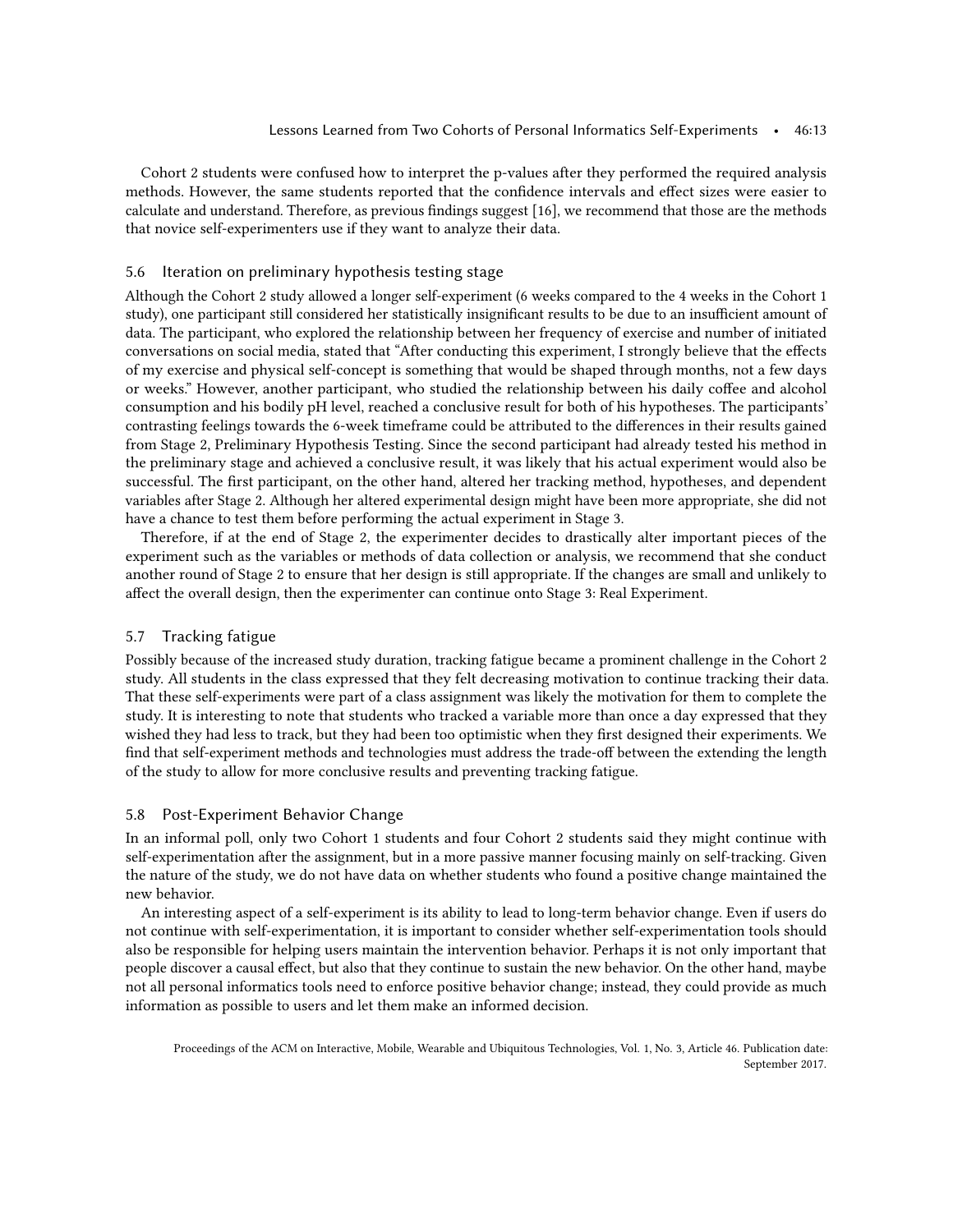#### <span id="page-13-0"></span>46:14 • N. Daskalova et al.

Table 5. Summary of the challenges identified by both cohorts and their suggested mediation.

| Challenge                                  | <b>Suggested Mediation</b>                                |
|--------------------------------------------|-----------------------------------------------------------|
| collect reliable self-tracking data        | explore various tools                                     |
| generate a testable hypotheses             | explore variables; iterate on hypotheses                  |
| support iteration                          | conduct preliminary hypotheses testing                    |
| control for carryover effects              | use randomized phase design or randomize each measurement |
| conduct and interpret statistical analyses | calculate mean differences and size of the effect         |
| avoid tracking fatigue                     | automate tracking; conduct Bayesian analysis              |

## 6 PROPOSED SELF-EXPERIMENT GUIDELINES

## 6.1 Stages of the Self-Experiment

The cohorts of self-experimenters helped expose the challenges and tensions we described in Section [5.](#page-8-0) Here, we revise our initial guidelines, and offer them as suggestions on one proposed way of running a self-experiment, meant to empower novices who are looking for guidance.

1) Stage 1: Exploration – try out any devices and variables you think you might be interested in tracking.

2) Stage 2: Preliminary Hypotheses Testing – formulate hypotheses and perform a two week test to assess the data collection, measurement, and analysis methods, and to operationalize the variables.

3) Stage 3: Actual Experiment – either a completely randomized ABAB phase design with a set length, or a Bayesian ABAB phase design without a set length (as discussed below).

## 6.2 Collecting reliable self-tracking data

As summarized in Table [5,](#page-13-0) one of the first tensions that self-experimenters need to deal with is between their desire to perform the experiment and their lack of knowledge on how to collect reliable data. One suggestion we have in order to address this issue, is that the self-experiment starts with an exploration of what variables to track and how to track them. This gives the novice a chance to try out various tools and familiarize herself both with what is possible, but also what is useful and reliable.

## 6.3 Choose testable hypotheses

Another tension we identified is between the need for a testable hypothesis and the lack of clarity on how to come up with one. Based on our findings, we suggest that after the initial Exploration stage, the experimenter picks what she thinks her variables should be, and then designs and conducts a mini self-experiment that runs through the basic structure of the Real Experiment. The goal of this second stage is to operationalize the intervention, variables, and measurements in order to make sure that the intervention is significant enough to make a difference. We discuss how tools can help self-experimenters choose appropriate variables by combining Karkar et al.'s framework with Lee et al.'s use of SMART goals for behavior change in the Discussion section [\[25,](#page-20-10) [30\]](#page-21-3).

### 6.4 Iterate on study design

As we saw in the two cohorts, iteration on both the tools and the design and hypothesis is vital to a successful experiment. Therefore, our suggestion is for experimenters to also visualize their data from this Preliminary Hypothesis Testing stage to help them adjust their initial hypotheses, and all the elements of their designs. Self-experimenters should not begin the real experiment until they feel confident in their design, based on the results of the Exploration and Preliminary Hypothesis Testing phases.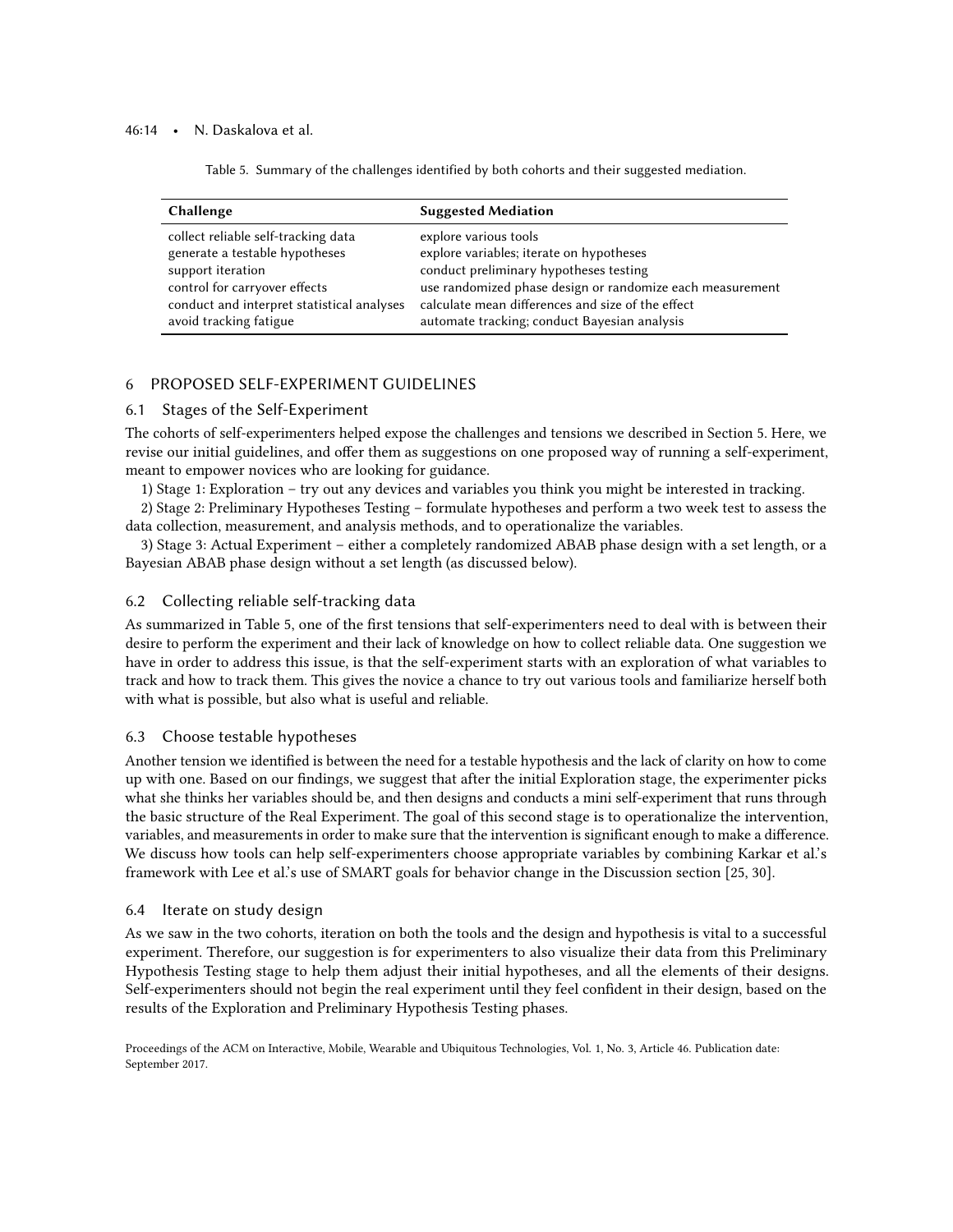#### 6.5 Control for carryover effects

Carryover effects can play a big part in the results of a self-experiment, as we saw in Cohort 1, so it is an important challenge that we need to address before running the Real Experiment. Here we outline two suggestions on how to account for it and discuss them in detail. For their experimental design, we suggest that self-experimenters either use (1) the ABAB phase design explained above or (2) randomize the condition per trial, depending on the size of the carryover effect. If there is no carryover effect that would influence the dependent variable, a completely randomized design is most appropriate. For example, showering before bed is not expected to have a carryover effect when the dependent variable is the time it takes to fall asleep immediately after. Coffee, on the other hand, has long-lasting effects on the body and might affect time to fall asleep on the next night; thus, it is not recommended to use a completely randomized condition with this independent variable.

In most cases, however, we cannot be certain if there will be a carryover effect. Therefore, based on the exploratory study we completed on the two cohorts, we propose that most self-experimenters follow the ABAB phase design in order to test their hypotheses following Stage 2, the Preliminary Hypothesis Testing stage. Our suggestion for the study design is based on the standards identified by Kratochwill et al., but we use those as guidance, and the specifics can be personalized on a per-case basis [\[27\]](#page-21-10).

According to those standards, self-experimenters should divide their experiment into four phases and allow for at least 5 measurements per stage. While self-experiments can be conducted with fewer measurements, we agree with Kratochwill et al. that more measurements might be better since, as we saw in the study, sometimes people forget to track, or data is just not recorded properly. Furthermore, if there is a strong carryover effect, the first few measurements of each new phase can be excluded from analysis. We cannot suggest an exact number of days for each phase because some experiments (such as testing the time to fall asleep at night) could take only one measurement per day, while others (such as testing how bloated one feels after eating tomatoes) can be measured multiple times each day. An important part of the ABAB phase design is introducing randomization by randomizing when to switch phases.

#### <span id="page-14-0"></span>6.6 Conduct and interpret statistical analyses

An additional challenge that self-experimenters face is how to analyze data in the best way and how to interpret the results. We turn to literature about the appropriate statistical analysis methods for single case experiments, such as Smith and Duan et al. [\[10,](#page-20-17) [39\]](#page-21-12). In the two cohorts of our study, students were asked to run a t-test, calculate the standardized difference of means, and compute the confidence interval and size of the effect for their data. However, the p-value from the t-test was challenging for novices to interpret. Cohort 2 students claimed in their reports that the difference of means and size of the effects made more sense when they were analyzing their results. Furthermore, if at the end of the long self-experiment, the p-value revealed an inconclusive result, it would be uncertain whether it is due to an insufficient number of measurements or to the actual lack of evidence against the null hypothesis.

Therefore, in order to mediate this issue, we follow the recommendation of Smith [\[39\]](#page-21-12), who emphasizes that a novice should take a simple approach and look at the difference of means. Then in order to interpret the data, she would look at whether the effect is large in the expected direction. Alternatively, one could analyze the data with a two-sample t-test, with the assumption that each measurement is an independent data point even though the data is autocorrelated since it is from the same person. Duan et al. summarize the most common models used for dealing with autocorrelation in the data, but those models might be too sophisticated for novices to apply on their own [\[10\]](#page-20-17).

Proceedings of the ACM on Interactive, Mobile, Wearable and Ubiquitous Technologies, Vol. 1, No. 3, Article 46. Publication date: September 2017.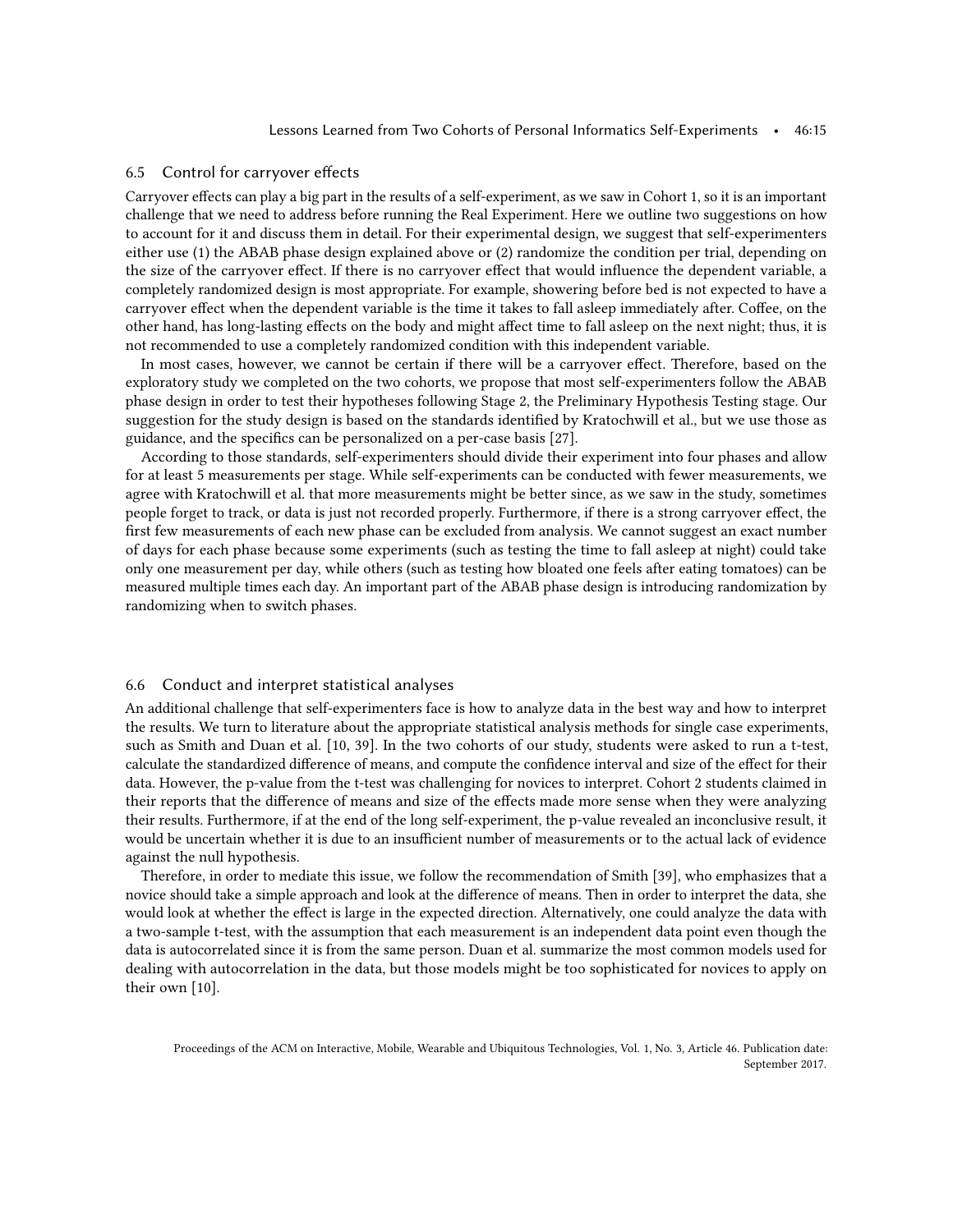#### 46:16 • N. Daskalova et al.

### 6.7 Bayesian analysis as a way to reduce tracking fatigue

One tension that we identified, and was more pronounced in Cohort 2, was between the necessary minimum length of the study and the experience of tracking fatigue. As a possible mediation, we propose the use of Bayesian analysis, as it could be particularly well-suited for self-experimentation. Bayesian methods have been discussed before in relation to single-case design, but the focus has been on meta-analysis across participants [\[38\]](#page-21-13). Alternatively, Jones has focused on a Bayesian analysis using p-values as likelihoods [\[24\]](#page-20-18).

Bayesian-based experiments can use either the ABAB phase design or the completely randomized design. Schmid and Duan further highlight the usefulness of Bayesian methods when the study design is not fixed, as it provides the opportunity to adapt the design as the study is going on [\[10\]](#page-20-17). This makes the Bayesian approach unique by allowing self-experimenters to stop the experiment at any moment and see the probabilistic likelihood of their interventions being effective, and simply having this option could reduce the effects of tracking fatigue. Kay et al. explore the benefits of Bayesian statistics, emphasizing that they lead to more reasonable conclusions for small-n studies, and shift the question towards the strength of the intervention effect rather than a binary "does it work" [\[26\]](#page-21-14). Kay et al. also discuss that confidence intervals are often misinterpreted, which makes them less reliable for use with self-experiments. The previously mentioned PREEMPT study also suggests using Bayesian analysis on the N-of-1 trials [\[4\]](#page-20-19).

A Bayesian multi-armed bandit approach like Thompson sampling [\[2,](#page-20-20) [6\]](#page-20-21) could also reduce the common problem of tracking fatigue by having the participant do more of the condition that is more likely to be beneficial. Specifically, the random probability that they are assigned a condition is equal to the posterior probability of that condition being beneficial. This method has been used in applications from website testing [\[37\]](#page-21-15) to education [\[42\]](#page-21-16) and increases the amount of benefit to users beyond traditional A/B testing.

However, it is important to note that this kind of analysis might be more challenging than a simple differenceof-means test for novice self-experimenters and can require more initial data. Thus, this method could be implemented in a system for guiding self-experiments that would analyze the collected data and provide a probabilistic result on any day. One issue that arises from this, however, is that because of the nature of the self-experiment, if the experimenter looks at the current result of the experiment, she will become biased and the following measurements might be affected. Therefore, while it is possible to check the current probability on any day, it poses the danger of affecting the later actions and their effects.

Bayesian analysis uses prior probabilities to calculate the posterior probability. In the case of self-experiments, prior probabilities might be helpful as they bring in information from previous self-experiments that might be relevant. Duan et al. discuss in greater detail the issues of the analysis of N-of-1 trials, which are important considerations for self-experiments [\[10\]](#page-20-17).

#### 7 DISCUSSION

#### 7.1 Technology in Personal Informatics

Even though people have been conducting self-experiments for a long time, digital technology has only recently become a part of these experiments. This experiment showed that digital technology can make data collection easier when used either in conjunction with or instead of manual tracking. It also emphasized the need for an exploratory phase during which experimenters could explore various tracking options, and then a test phase during which they could actually try out some tools in the context of their hypotheses.

Some participants in these cohorts expressed how cumbersome it was to manually track their data and were relieved when they found the appropriate tool to automate the process. For example, P2 in Cohort 1 was tracking the amount of time spent on shopping websites: "The issue being, that if I had to manually record each time I visited a website, I would be conscious of visiting the site and this would thus skew the data. I was able to circumvent this by installing the Chrome plugin TimeStats that silently tracked every site I visited on Chrome,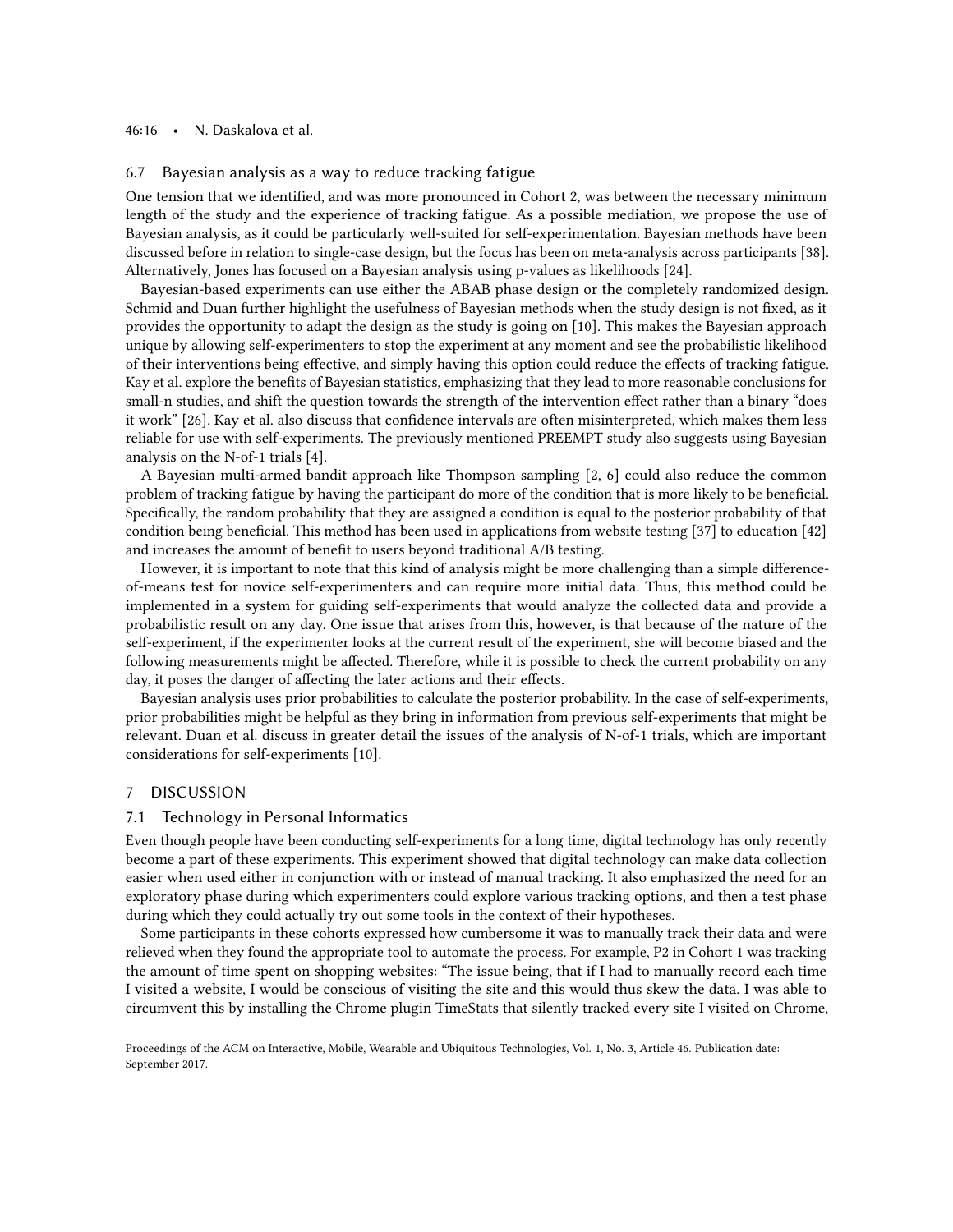allowed me to categorize the sites, and computed several statistics for me." Beside the initial set up, P2 did not have to engage with the plugin at all throughout the experiment.

Even with the assistance of digital technology, however, active tracking is error-prone as people have to remember to do it. Some participants used applications that had to be turned on and off for tracking. For example, all the sleep tracking applications need to be started before going to sleep. One participant, who used the Jawbone Up, woke up twice in the middle of the night to find the device switched out of sleep mode and only had a record of the time after turning it back on for those nights. Similarly, a user who was tracking time spent on her computer reported, "It did not reopen automatically when I restarted my computer so I have a day where I got no data."

Sleep tracking applications allow users to do something that they could not before: track sleep parameters like the time it takes to fall asleep and the percentage of the time in bed spent sleeping. Before these applications existed, users could only track the time they went to bed and woke up, along with subjective measures of how long it took them to fall asleep. An important design implication is the need for automated detection of the user going to bed. The same is true for all other applications that require the user to turn them on and off before engaging in an activity: automatic detection prevents user error and mitigates tracking fatigue.

#### 7.2 Designing Tools for Self-Experiments

In the Cohort 1 study, we attempted to address the pitfalls that Choe et al. [\[7\]](#page-20-2) point out. However, participants still faced challenges with every step of the experimental process, including designing the experiment, collecting data, and analyzing data. We identified some of the main tensions when conducting self-experiments, and we summarized our suggestions on how to mediate them in a list of self-experimentation guidelines which we then tested with Cohort 2. We provide these guidelines as a response to each of the tensions shown in Table [5](#page-13-0) so future developers of self-experimentation tools can use them as one way to provide guidance if experimenters were looking for help.

To address the challenge of finding the most reliable and convenient way to track data, it would be helpful if self-experimentation tools could recommend what variables to track and what the most common methods of tracking are. Thus, in order for designers and developers to create effective self-experimentation tools, they need to find a way to help the user explore various tools for collecting data. This might be especially important for populations with lower scientific or technological literacy, who might need more guidance from the moment they decide to start self-tracking. Complete novices might not know what devices and applications to even look at or what variables they might want to track, so a possible first step could be to prepare a guide of most commonly tracked variables and what people used to track them. This process would be a part of the Exploration Stage in our model.

In order to address the challenge of finding an appropriate testable hypothesis, we recommended that selfexperimenters explore different variables and iterate on their hypothesis formulation. Similarly to showing a list of common variables and their tracking methods, self-experimentation tools might show a list of hypotheses that were commonly tested for the variables and tracking tools they picked. Furthermore, the self-experiments tool could guide the novice through setting up the self-experiment by asking a series of simple questions. Table [6](#page-17-0) shows these sample questions, based on Karkar et al.'s framework [\[25\]](#page-20-10). They can be further combined with Lee et al.'s use of SMART (specific, measurable, actionable, realistic, timely) goals to make sure the hypotheses naturally lead to a more successful behavior change [\[29,](#page-21-17) [30\]](#page-21-3). For example, if a user picks "sleep quality" as her dependent variable, and "exercise" as her independent variable, the tool can then ask more specifically what she wants to track and give further options such as "time to fall asleep" and "frequency of exercise."

Furthermore, we need personal informatics tools that, by design, emphasize the iteration on the hypothesis and thus encourage and enable users to perform rigorous self-experiments. The Preliminary Hypothesis Testing

Proceedings of the ACM on Interactive, Mobile, Wearable and Ubiquitous Technologies, Vol. 1, No. 3, Article 46. Publication date: September 2017.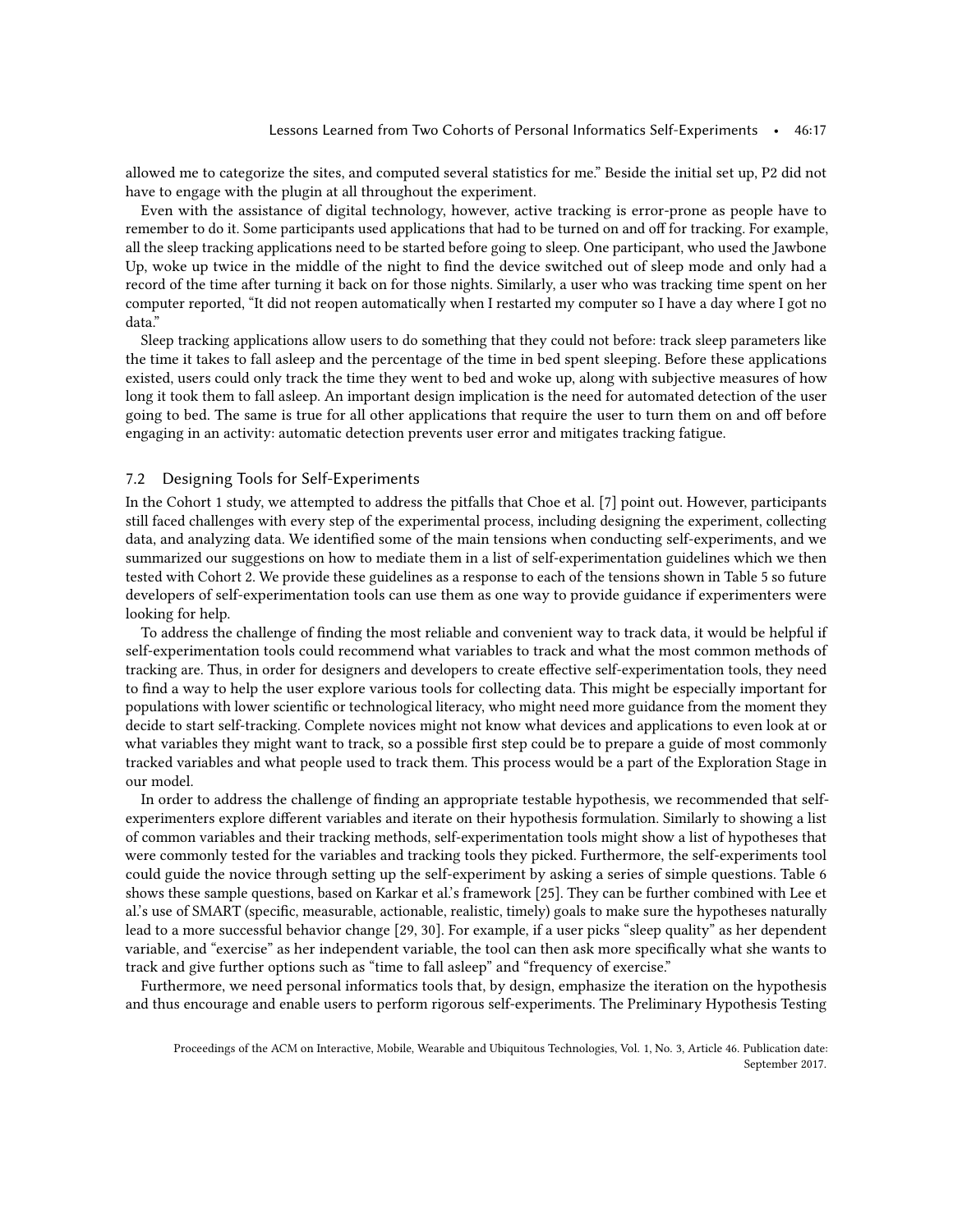#### 46:18 • N. Daskalova et al.

<span id="page-17-0"></span>Table 6. Suggested questions for novices to match Karkar et al.'s framework [\[25\]](#page-20-10). The answers to all yes/no questions should be "yes." (DV – dependent variable, IV – independent variable).

| Karkar et al. Absolute Requirements                                                                      | <b>Our Suggested Questions</b>                                                                                                                                                                                                         |
|----------------------------------------------------------------------------------------------------------|----------------------------------------------------------------------------------------------------------------------------------------------------------------------------------------------------------------------------------------|
| DV: Well-specified (not part of the<br>original Karkar et al. requirements)                              | These are the most common things people have tried to improve. Pick<br>something you want to improve: [list of most common DVs], or<br>something else.<br>Now, pick a more specific aspect of your DV: [list of specific aspects]      |
|                                                                                                          |                                                                                                                                                                                                                                        |
| DV: Recurrent episodes or flare-ups                                                                      | Is your DV something that happens or that you do more than once<br>in a lifetime?                                                                                                                                                      |
| DV: Quantifiable and measurable                                                                          | Is your DV something that you cannot change just because you want to?<br>Can you measure your (DV) either with a device or by hand?                                                                                                    |
| IV: Controllable and actionable                                                                          | Can you change your IV just because you want to?<br>Can you measure your IV with a device or manually by hand?                                                                                                                         |
| IV: Well-specified                                                                                       | These are the most common things people have tracked. Pick<br>something you think might influence your DV: [list of most common<br>IVs], or something else.<br>Now, pick a more specific aspect of your IV: [list of specific aspects] |
| DV: Follow the application of the<br>independent variable within a defined<br>period                     | Does your DV happen after your IV (within a reasonable time)?                                                                                                                                                                          |
| IV and DV must not result in any serious<br>health risks (immediate and/or long-term)                    | Is it safe for you to change your IV and DV (there are no health risks)?                                                                                                                                                               |
| People must be uncertain about the effect<br>of the independent variable on the<br>dependent variable(s) | Do you want to find out how your IV affects your DV?                                                                                                                                                                                   |

stage of our model would be the perfect time to do so. Such tools need to guide users through the initial stages of the self-experiment to operationalize their variables (as in Table [6\)](#page-17-0), visualize their preliminary data, and generate hypotheses. By conducting a more scientifically rigorous experiment, users are less likely to be affected by confounding variables and are more likely to reach a conclusive result in a shorter period of time.

A crucial part of any experiment is selecting the appropriate study design. However, as we saw in our study, this was challenging for the novices of Cohort 1, who received no guidance, as their designs were flawed from the beginning. Therefore, this would be an important piece that self-experimentation tools can help with—the designers and developers of such tools could lead the user through a series of questions in order to find the best study design. We summarize those questions in Table [7.](#page-18-0)

For example, one of the main tensions in our study was between a fully randomized experiment and the possibility of a carryover effect, e.g., if the person chooses to experiment with sleep, the application can easily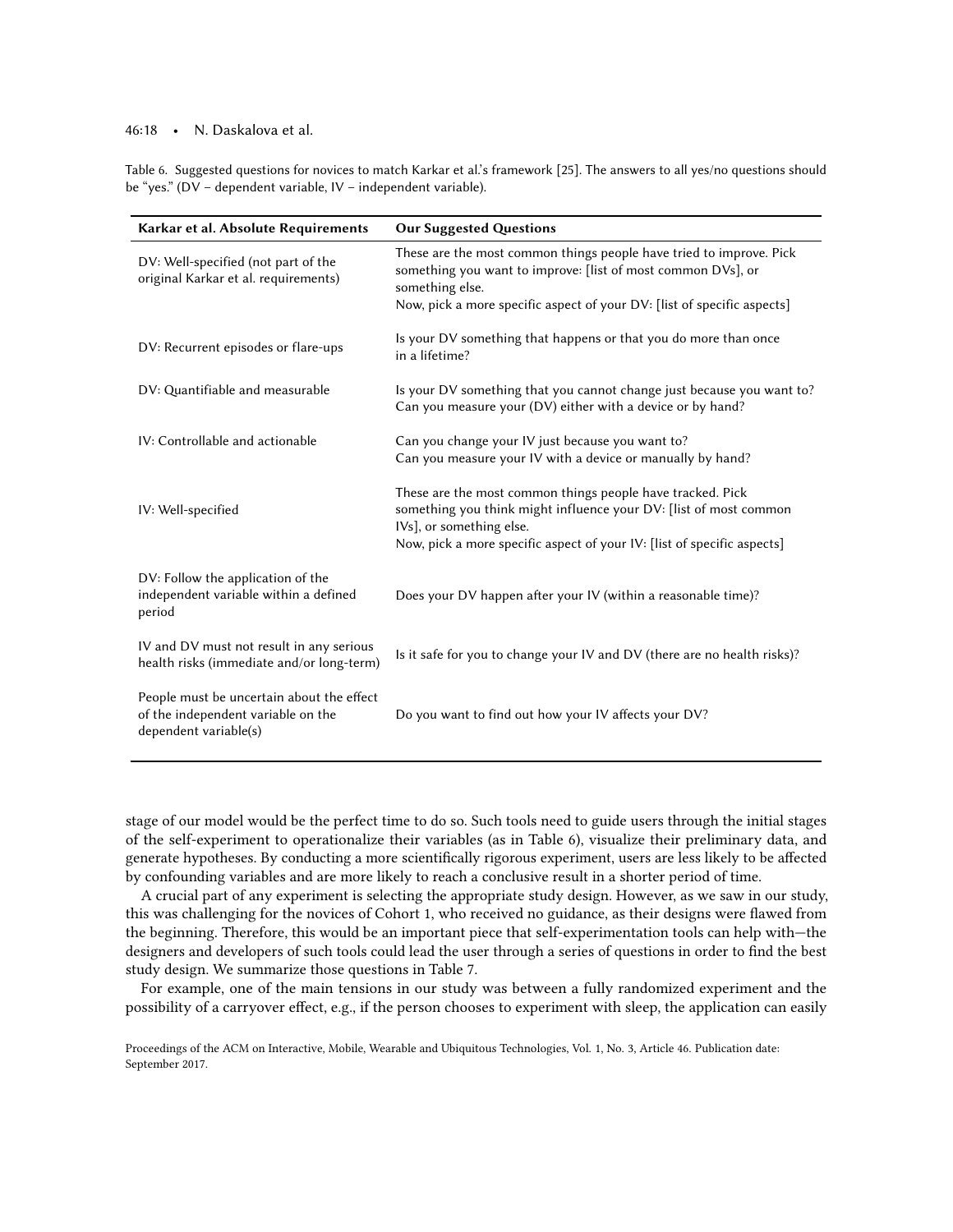<span id="page-18-0"></span>

| <b>Tool</b> side                                                                                                           | User side                                                                                                                                                                                                                                                                                                                                |
|----------------------------------------------------------------------------------------------------------------------------|------------------------------------------------------------------------------------------------------------------------------------------------------------------------------------------------------------------------------------------------------------------------------------------------------------------------------------------|
| Choose variables to track                                                                                                  | Use questions from Table 6.                                                                                                                                                                                                                                                                                                              |
| Confirm hypothesis question                                                                                                | "Will I fall asleep faster if I exercise for 30 minutes that day?"                                                                                                                                                                                                                                                                       |
| Guide user towards most appropriate study design:<br>either completely randomized design or randomized<br>AB phrase design | "Looks like you are tracking your sleep, and it might take a<br>few days for a change to show its effect on sleep. So it's best<br>to follow a "randomized phase design" which means that<br>you will be doing the same thing a few days in a row. We will<br>remind you every day about whether you should exercise<br>tonight or not." |
| Use Bayesian statistics to analyze the results on<br>the backend of the tool.                                              | Advanced self-experimenters can perform further analyses                                                                                                                                                                                                                                                                                 |
| Present the results in a manner that novices<br>might be most comfortable with                                             | "If you exercise tonight, there is a 30% chance that you<br>will fall asleep faster."                                                                                                                                                                                                                                                    |

Table 7. Suggested tasks to further guide the self-experiment beyond the choice of variables.

point that that anything affecting sleep might involve a carryover effect, therefore a randomized phase design might be better than a completely randomized one.

The statistical analysis methods of participants in both cohorts delineated a clear tension between conducting sound analysis of the data and reaching easy to understand findings. This is another a piece of the self-experiment that would benefit greatly from the help of a personal informatics tool. Designers could create template tools for commonly tracked activities. For example, 13 students tracked similar activities, such as sleep quality. Although the students were introduced to various experimental methods, many were still not confident in their skills and their ability to choose the appropriate kind of analysis. Self-experimentation tools could be designed in a way that provides both basic and advanced means of computing statistics after running an experiment: the analysis method could be selected based on the individual's interest and the variables they want to track. One of the simpler methods we suggested based on Smith was to use mean differences and look at the size of the effect [\[39\]](#page-21-12). However, there are some more sophisticated common methods in the literature for analyzing data of N-of-1 trials [\[10\]](#page-20-17). The tool could present such sophisticated modules and others like intervention analysis [\[18,](#page-20-22) [23\]](#page-20-23) and provide further guidance on when to use each tool.

One final tension identified by the study was between the length of the experiment and the needed quantity of data. If a variable can be measured only once a day, the suggested minimum study length, according to the single-case design standards, is twenty days [\[27\]](#page-21-10). In the Cohort 2 study, the duration was extended to six weeks as it was a semester-long project. The novice self-experimenters expressed high levels of tracking fatigue by the end of the study. In our suggestions, we recommended, similar to Duan et al., that Bayesian analyses are used in order to mitigate some of those effects, but further work is needed on developing tools that support such methods [\[10\]](#page-20-17).

Thus, researchers, and perhaps designers of self-experimentation tools in particular, need to further investigate how to strike a balance between this tracking fatigue and the participants' desire to have tracked more variables. We can turn to behavior change literature about possible solutions focused on helping users stay motivated to keep tracking throughout the duration of the experiment. At the same time, technologies need to allow for the

Proceedings of the ACM on Interactive, Mobile, Wearable and Ubiquitous Technologies, Vol. 1, No. 3, Article 46. Publication date: September 2017.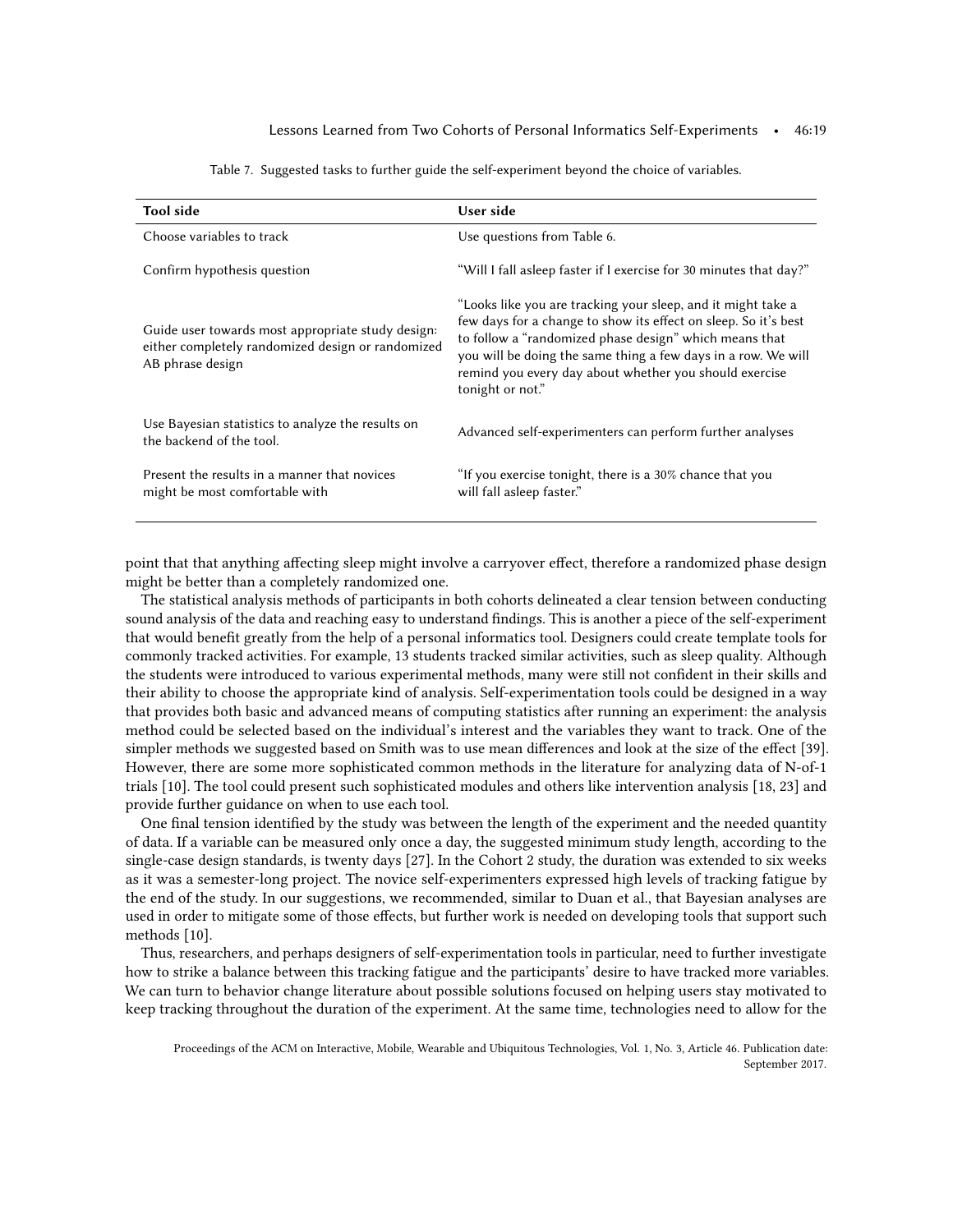#### 46:20 • N. Daskalova et al.

passive tracking of a wider range of variables. One suggested way to mitigate this tension is also to build tools that include methods for calculating the power of the experiment, which would help determine how many data points are needed to find an effect.

## 7.3 Limitations

One of the main limitations of this study is that it was conducted in a class setting in a university. While we did not specifically answer questions about how to conduct self-experiments beyond what has already been discussed in the paper, it is important to note that students were free to talk amongst themselves and this could have affected how they chose their variables and the rest of the methods. The most important effect of the classroom setting was perhaps that despite the immense tracking fatigue, students continued with the experiment, even though, as they pointed out, they would have given up if they were tracking on their own.

Another limitation of the study is that we conducted this study with two cohorts of university students, who had relatively high statistical and experimental literacy. We have suggested some ways to make self-experiments more accessible to people who lack this kind of background, but we have not yet tested them on such a population.

However, both of these limitations were necessary to help us create a controlled environment where we could present participants with the exact methods we wanted to. Future work could focus on developing a self-contained self-experimentation tool that can allow studies with broader populations outside the class environment while still preserving the ability to control what is being suggested to users.

While we suggest questions in Table 6 and tasks in Table 7 to guide users to perform self-experiments, there might be further limitations that we have not yet addressed. Our goal was to make the questions as straightforward as possible. However, the language and format might need to be altered for specific populations. Veterans, for example, a high percentage of whom suffer from post-traumatic stress disorder (PTSD), might need to specifically focus on self-experiments related to sleep, which is particularly affected by PTSD. Therefore, a self-tracking tool for this vulnerable population would have to be more sensitive towards the kinds of variables they can track related to sleep and interventions that might be most effective for them (such as cognitive behavioral therapy [\[17\]](#page-20-24)), rather than for the general population. Similarly, the questions and tasks might need to be fine-tuned to address the needs of other specific populations, but the overall framework would remain the same.

### 8 CONCLUSION

We described a systematic analysis of self-experiments conducted by two cohorts of 34 novices. The first cohort of participants was given minimal guidance, and the lessons we learned from how they conducted and analyzed their experiments were turned into guidelines for the second cohort. We further iterated on these guidelines based on what we observed in the second cohort. We present these guidelines as one way of conducting self-experiments, aimed at novices who want to self-experiment. Based on our observation, our guidelines offer an iterative structure for designing self-experiments, and propose a Bayesian approach to making statistical conclusions as better suited to self-experiments so they can be shortened or extended while ongoing.

Our work contributes to the broader understanding of personal informatics, extending prior work that emphasized the importance of self-experimentation and showed that self-trackers often lack the background to run a rigorous experiment. We learned how people conduct self-experiments when they are given guidance and a basic understanding of experimental design. This allows us to move from broad population studies, which are often cast too widely, to single-case studies which are immediately relevant and targeted to oneself.

## ACKNOWLEDGMENTS

The authors would like to thank the students in the seminar classes who participated in the study. This research was supported by NSF grant IIS-1656763.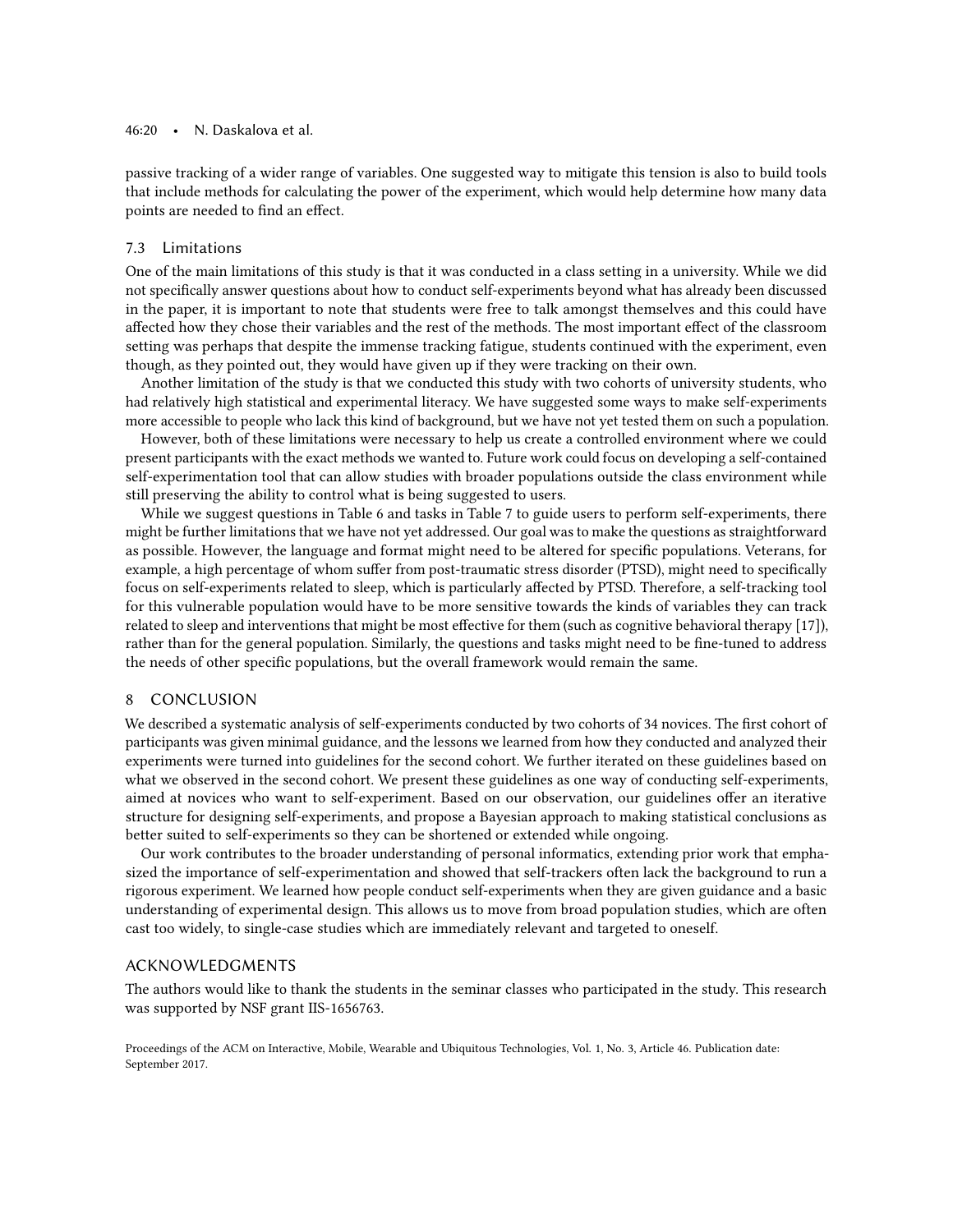#### REFERENCES

- <span id="page-20-6"></span>[1] 2015. Fitbit. (2015).<https://www.fitbit.com/>
- <span id="page-20-20"></span>[2] Shipra Agrawal and Navin Goyal. 2012. Analysis of Thompson Sampling for the Multi-armed Bandit Problem. In Proceedings of COLT. 39–1.
- <span id="page-20-11"></span>[3] David H. Barlow, Nock K. Matthew, and Michel Hersen. 2008. Single case experimental designs: Strategies for studying behavior for change. Pearson.
- <span id="page-20-19"></span>[4] Colin Barr, Maria Marois, Ida Sim, Christopher H. Schmid, Barth Wilsey, Deborah Ward, Naihua Duan, Ron D. Hays, Joshua Selsky, Joseph Servadio, and others. 2015. The PREEMPT study-evaluating smartphone-assisted n-of-1 trials in patients with chronic pain: study protocol for a randomized controlled trial. Trials 16, 1 (2015), 67.
- <span id="page-20-7"></span>[5] Frank Bentley, Konrad Tollmar, Peter Stephenson, Laura Levy, Brian Jones, Scott Robertson, Ed Price, Richard Catrambone, and Jeff Wilson. 2013. Health Mashups: Presenting Statistical Patterns Between Wellbeing Data and Context in Natural Language to Promote Behavior Change. ACM Trans. Comput.-Hum. Interact. 20, 5, Article 30 (Nov. 2013), 27 pages. DOI:<http://dx.doi.org/10.1145/2503823>
- <span id="page-20-21"></span>[6] Olivier Chapelle and Lihong Li. 2011. An empirical evaluation of thompson sampling. In Advances in neural information processing systems. 2249–2257.
- <span id="page-20-2"></span>[7] Eun Kyoung Choe, Nicole B. Lee, Bongshin Lee, Wanda Pratt, and Julie A. Kientz. 2014. Understanding Quantified-selfers' Practices in Collecting and Exploring Personal Data. In Proceedings of the SIGCHI Conference on Human Factors in Computing Systems (CHI '14). 1143–1152. DOI:<http://dx.doi.org/10.1145/2556288.2557372>
- <span id="page-20-12"></span>[8] Nediyana Daskalova, Danaë Metaxa-Kakavouli, Adrienne Tran, Nicole Nugent, Julie Boergers, John McGeary, and Jeff Huang. 2016. SleepCoacher: A Personalized Automated Self-Experimentation System for Sleep Recommendations. In Proceedings of the 29th Annual Symposium on User Interface Software and Technology. ACM, 347–358.
- <span id="page-20-5"></span>[9] Joan Didion. 1968. On Keeping a Notebook. (1968). Retrieved September 24, 2015 from [https://penusa.org/sites/default/files/didion.pdf.](https://penusa.org/sites/default/files/didion.pdf)
- <span id="page-20-17"></span>[10] Naihua Duan, Ian Eslick, N Gabler, Heather Kaplan, Richard Kravitz, Eric Larson, Wilson Pace, Christopher Schmid, Ida Sim, and Sunita Vohra. 2014. Design and Implementation of N-of-1 Trials: A User's Guide. Agency for Healthcare Research and Quality. [www.](www.effectivehealthcare.ahrq.gov/N-1-Trials.cfm) [effectivehealthcare.ahrq.gov/N-1-Trials.cfm](www.effectivehealthcare.ahrq.gov/N-1-Trials.cfm)
- <span id="page-20-14"></span>[11] Eugene S. Edgington. 1987. Randomized single-subject experiments and statistical tests. Journal of Counseling Psychology 34, 4 (1987), 437–442. DOI:<http://dx.doi.org/10.1037/0022-0167.34.4.437>
- <span id="page-20-4"></span>[12] Garabed Eknoyan. 1999. Santorio Sanctorius (1561–1636)–founding father of metabolic balance studies. American journal of nephrology 19, 2 (1999), 226–233.
- <span id="page-20-9"></span>[13] Daniel A. Epstein, An Ping, James Fogarty, and Sean A. Munson. 2015. A lived informatics model of personal informatics. In Proceedings of the 2015 ACM International Joint Conference on Pervasive and Ubiquitous Computing. ACM, 731–742.
- <span id="page-20-0"></span>[14] Deborah Estrin and Ida Sim. 2010. Open mHealth Architecture: An Engine for Health Care Innovation. Science 330, 6005 (2010), 759–760. DOI:<http://dx.doi.org/10.1126/science.1196187> arXiv[:http://www.sciencemag.org/content/330/6005/759.full.pdf](http://arxiv.org/abs/http://www.sciencemag.org/content/330/6005/759.full.pdf)
- <span id="page-20-3"></span>[15] BJ Fogg. 2015. Tiny Habits. (2015). Retrieved September 24, 2015 from [http://tinyhabits.com/.](http://tinyhabits.com/)
- <span id="page-20-16"></span>[16] Martin J. Gardner and Douglas G. Altman. 1986. Confidence intervals rather than P values: estimation rather than hypothesis testing. Br Med J (Clin Res Ed) 292, 6522 (1986), 746–750.
- <span id="page-20-24"></span>[17] Anne Germain, Robin Richardson, Douglas E Moul, Oommen Mammen, Gretchen Haas, Steven D Forman, Noelle Rode, Amy Begley, and Eric A Nofzinger. 2012. Placebo-controlled comparison of prazosin and cognitive-behavioral treatments for sleep disturbances in US Military Veterans. Journal of psychosomatic research 72, 2 (2012), 89–96.
- <span id="page-20-22"></span>[18] Andria Hanbury, Katherine Farley, Carl Thompson, Paul M. Wilson, Duncan Chambers, and Heather Holmes. 2013. Immediate versus sustained effects: interrupted time series analysis of a tailored intervention. Implementation Science 8, 1 (2013), 130–147.
- <span id="page-20-8"></span>[19] Eric B Hekler, Winslow Burleson, and Jisoo Lee. 2013. A DIY Self-Experimentation Toolkit for Behavior Change. In Personal Informatics in the Wild: Hacking Habits for Health & Happiness at the ACM-CHI Conference. ACM.
- <span id="page-20-15"></span>[20] Mieke Heyvaert and Patrick Onghena. 2014. Randomization tests for single-case experiments: State of the art, state of the science, and state of the application. Journal of Contextual Behavioral Science 3, 1 (2014), 51–64. DOI:<http://dx.doi.org/10.1016/j.jcbs.2013.10.002>
- <span id="page-20-1"></span>[21] Jim A. Horne and Olov Ostberg. 1976. A self-assessment questionnaire to determine morningness-eveningness in human circadian rhythms. International Journal of Chronobiology 4, 2 (1976), 97–110.
- <span id="page-20-13"></span>[22] Hsiu-Fang Hsieh and Sarah E Shannon. 2005. Three approaches to qualitative content analysis. Qualitative health research 15, 9 (2005), 1277–1288.
- <span id="page-20-23"></span>[23] Bradley E. Huitema, Ron Van Houten, and Hana Manal. 2014. Time-series intervention analysis of pedestrian countdown timer effects. Accident Analysis & Prevention 72 (2014), 23–31. DOI:<http://dx.doi.org/10.1016/j.aap.2014.05.025>
- <span id="page-20-18"></span>[24] W Paul Jones. 2003. Single-case time series with Bayesian analysis: a practitioner's guide.(Methods, Plainly Speaking). Measurement and evaluation in counseling and development 36, 1 (2003), 28–40.
- <span id="page-20-10"></span>[25] Ravi Karkar, Jasmine Zia, Roger Vilardaga, Sonali R. Mishra, James Fogarty, Sean A. Munson, and Julie A. Kientz. 2015. A framework for self-experimentation in personalized health. Journal of the American Medical Informatics Association (2015), ocv150.